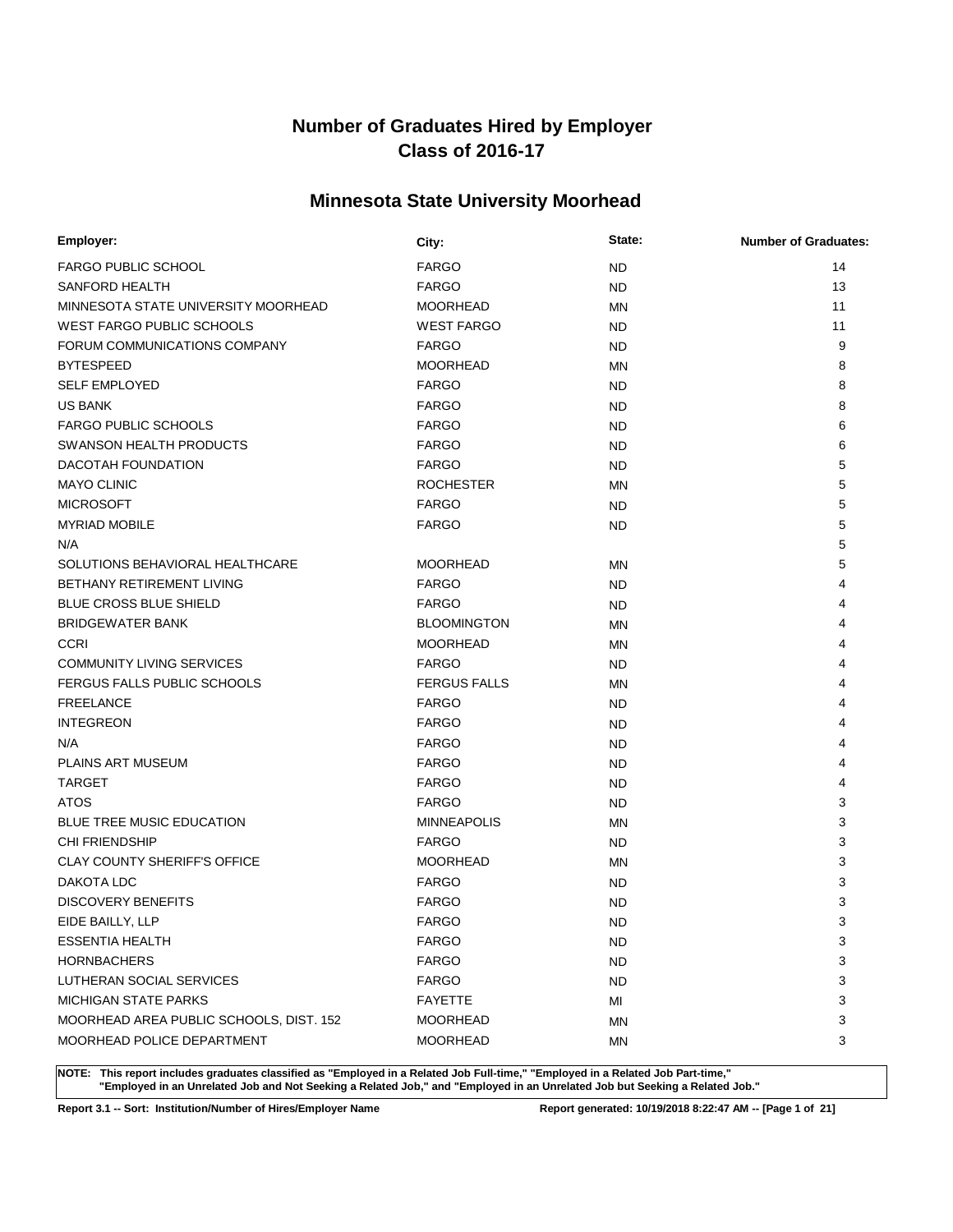# **Minnesota State University Moorhead**

| Employer:                           | City:                  | State:    | <b>Number of Graduates:</b> |
|-------------------------------------|------------------------|-----------|-----------------------------|
| MOORHEAD PUBLIC SCHOOLS             | <b>MOORHEAD</b>        | <b>MN</b> | 3                           |
| PEDIATRIC THERAPY PARTNERS          | <b>FARGO</b>           | <b>ND</b> | 3                           |
| <b>RSM US LLP</b>                   | <b>MINNEAPOLIS</b>     | <b>MN</b> | 3                           |
| <b>SELF EMPLOYED</b>                | <b>MOORHEAD</b>        | MN        | 3                           |
| <b>SPOTLIGHT MEDIA</b>              | <b>FARGO</b>           | <b>ND</b> | 3                           |
| TOT SPOT                            | <b>MOORHEAD</b>        | <b>MN</b> | 3                           |
| <b>US BANK</b>                      | <b>MOORHEAD</b>        | <b>MN</b> | 3                           |
| <b>WALMART</b>                      | <b>DETROIT LAKES</b>   | <b>MN</b> | 3                           |
| <b>WDAY</b>                         | <b>FARGO</b>           | <b>ND</b> | 3                           |
| <b>WDAY-TV</b>                      | <b>FARGO</b>           | <b>ND</b> | 3                           |
| ABBOTT NORTHWESTERN HOSPITAL        | <b>MINNEAPOLIS</b>     | <b>MN</b> | $\overline{2}$              |
| <b>ACADEMY FOR CHILDREN</b>         | <b>FARGO</b>           | <b>ND</b> | $\overline{2}$              |
| <b>AGENCY MABU</b>                  | <b>BISMARCK</b>        | <b>ND</b> | 2                           |
| ALLINA HEALTH UNITY HOSPITAL        | <b>FRIDLEY</b>         | <b>MN</b> | $\overline{2}$              |
| AMERICAN EAGLE                      | <b>MINNEAPOLIS</b>     | <b>MN</b> | 2                           |
| <b>ANYTIME FITNESS</b>              | <b>FARGO</b>           | <b>ND</b> | $\overline{2}$              |
| ARCHWAY                             | <b>FARGO</b>           | <b>ND</b> | 2                           |
| ARCHWAY MARKETING SERVICES          | <b>FARGO</b>           | <b>ND</b> | 2                           |
| AUDIO RESOURCE GROUP INC            | <b>FARGO</b>           | <b>ND</b> | 2                           |
| <b>AUSLAN</b>                       | <b>FARGO</b>           | <b>ND</b> | $\overline{2}$              |
| AVTEX SOLUTIONS, LLC                | <b>BLOOMINGTON</b>     | MN        | 2                           |
| <b>BARNES AND NOBLE</b>             | <b>FARGO</b>           | <b>ND</b> | 2                           |
| <b>BBE PUBLIC SCHOOLS</b>           | <b>BROOTEN</b>         | <b>MN</b> | 2                           |
| <b>BEMIDJI STATE UNIVERSITY</b>     | <b>BEMIDJI</b>         | ΜN        | $\overline{2}$              |
| <b>BERTHA HEWITT SCHOOLS</b>        | <b>BERTHA</b>          | <b>MN</b> | 2                           |
| <b>BISMARCK PUBLIC SCHOOLS</b>      | <b>BISMARCK</b>        | <b>ND</b> | $\overline{2}$              |
| <b>BLACK RIDGE BANK</b>             | <b>FARGO</b>           | <b>ND</b> | $\overline{2}$              |
| <b>BLACK RIDGE BANK</b>             | <b>WEST FARGO</b>      | <b>ND</b> | $\overline{2}$              |
| <b>BOTLINK</b>                      | <b>FARGO</b>           | <b>ND</b> | $\overline{2}$              |
| BRECKENRIDGE PUBLIC SCHOOLS         | <b>BRECKENRIDGE</b>    | <b>MN</b> | $\overline{2}$              |
| CHENEY MIDDLE SCHOOL                | <b>WEST FARGO</b>      | <b>ND</b> | $\overline{2}$              |
| <b>COSCHEDULE</b>                   | <b>BISMARCK</b>        | ND        | $\overline{2}$              |
| CUYANA REGIONAL MEDICAL CENTER      | <b>CROSBY</b>          | <b>MN</b> | $\overline{2}$              |
| DAKOTA OROFACIAL MYOLOGY            | <b>FARGO</b>           | <b>ND</b> | 2                           |
| <b>DAWSON INSURANCE</b>             | <b>FARGO</b>           | <b>ND</b> | 2                           |
| DEAN HEMATOLOGY AND ONCOLOGY CENTER | <b>MADISON</b>         | WI        | 2                           |
| DETROIT LAKES PUBLIC SCHOOLS        | <b>DETROIT LAKES</b>   | MN        | 2                           |
| DETTLING CHIROPRACTIC REHAB         | <b>BROOKLYN CENTER</b> | MN        | 2                           |
| DONALDSON COMPANY INC               | <b>BLOOMINGTON</b>     | ΜN        | $\overline{2}$              |
| DOWNTOWN SOUND                      | <b>FARGO</b>           | <b>ND</b> | 2                           |

**NOTE: This report includes graduates classified as "Employed in a Related Job Full-time," "Employed in a Related Job Part-time," "Employed in an Unrelated Job and Not Seeking a Related Job," and "Employed in an Unrelated Job but Seeking a Related Job."**

**Report 3.1 -- Sort: Institution/Number of Hires/Employer Name Report generated: 10/19/2018 8:22:47 AM -- [Page 2 of 21]**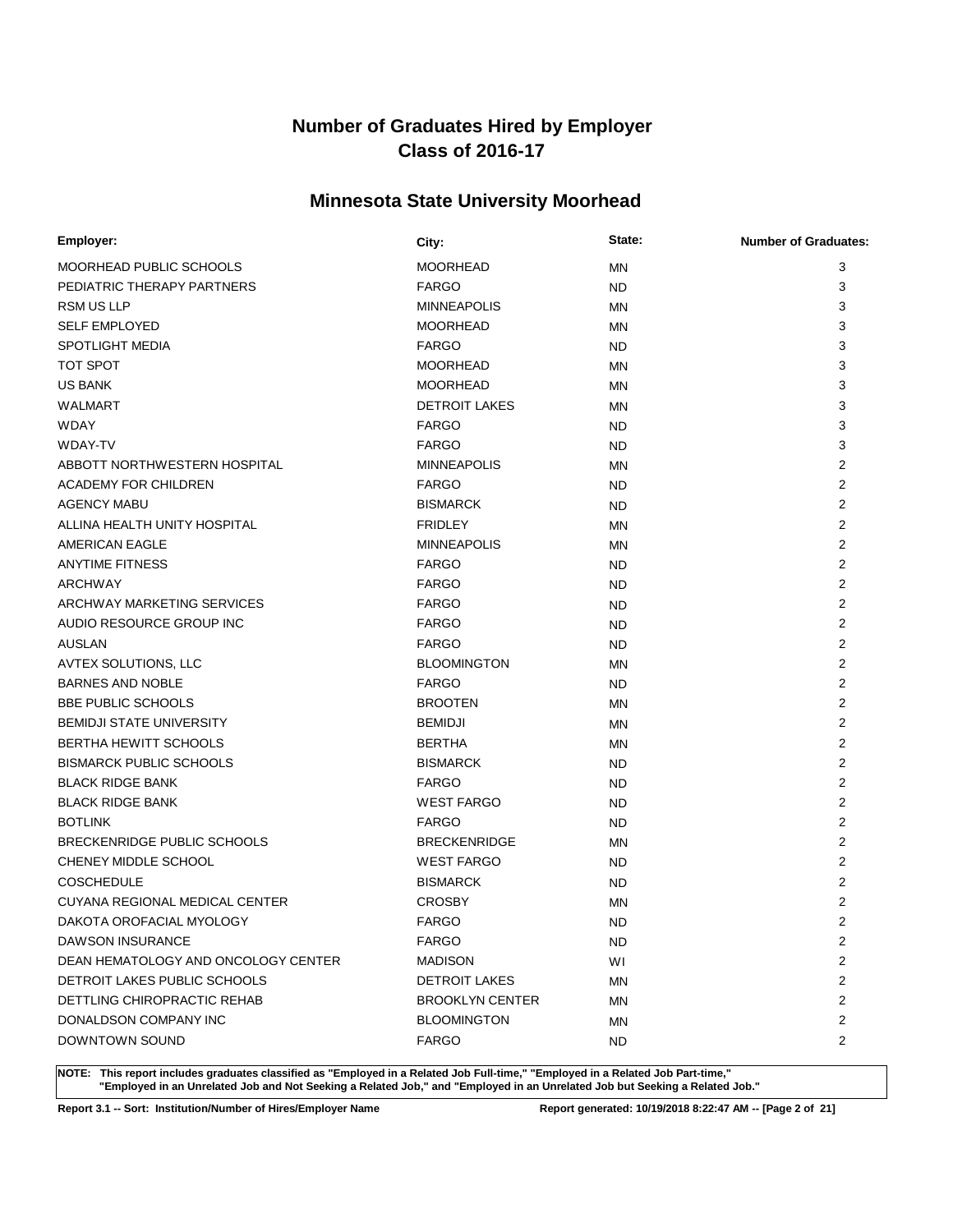# **Minnesota State University Moorhead**

| Employer:                             | City:               | State:    | <b>Number of Graduates:</b> |
|---------------------------------------|---------------------|-----------|-----------------------------|
| EDGEWOOD VISTA                        | <b>BISMARCK</b>     | <b>ND</b> | 2                           |
| <b>ESSENTIA HEALTH</b>                | <b>DULUTH</b>       | <b>MN</b> | $\overline{2}$              |
| <b>FAMILY HEALTH CARE CENTER</b>      | <b>FARGO</b>        | ND.       | $\overline{2}$              |
| <b>FARGO PARKS</b>                    | <b>FARGO</b>        | <b>ND</b> | $\overline{2}$              |
| FIRST AVENUE AND 7TH ST ENTRY         | <b>MINNEAPOLIS</b>  | <b>MN</b> | $\overline{2}$              |
| <b>FLINT COMMUNICATIONS</b>           | <b>FARGO</b>        | ND.       | $\overline{2}$              |
| <b>FOSSTON HIGH SCHOOL</b>            | <b>FOSSTON</b>      | <b>MN</b> | $\overline{2}$              |
| <b>FREELANCE VIDEOGRAPHER</b>         | <b>FARGO</b>        | ND.       | 2                           |
| <b>GATE CITY BANK</b>                 | <b>FARGO</b>        | ND        | $\overline{2}$              |
| <b>GOOD SAMARITAN SOCIETY</b>         | <b>FARGO</b>        | <b>ND</b> | $\overline{2}$              |
| <b>H2E INCORPORATED</b>               | <b>DENVER</b>       | CO        | $\overline{2}$              |
| HAWLEY ELEMENTARY SCHOOL              | <b>HAWLEY</b>       | <b>MN</b> | $\overline{2}$              |
| <b>HEAT TRANSFER WAREHOUSE</b>        | <b>FARGO</b>        | <b>ND</b> | $\overline{2}$              |
| HENNEPIN COUNTY MEDICAL CENTER        | <b>MINNEAPOLIS</b>  | <b>MN</b> | $\overline{2}$              |
| <b>HOMELAND SECURITY</b>              | <b>PEMBINA</b>      | ND.       | $\overline{2}$              |
| <b>HOTDOG! PET SALON</b>              | <b>FARGO</b>        | ND        | 2                           |
| <b>INFORMATION MANAGEMENT SYSTEMS</b> | <b>FARGO</b>        | ND        | $\overline{2}$              |
| <b>KANSAS STATE UNIVERSITY</b>        | MANHATTAN           | ΚS        | 2                           |
| <b>KELNER COMMUNICATIONS</b>          | <b>FARGO</b>        | <b>ND</b> | 2                           |
| KHOOK PIRATE RADIO                    | <b>FARGO</b>        | <b>ND</b> | 2                           |
| LAKE PARK AUDOBON SCHOOLS             | <b>LAKE PARK</b>    | <b>MN</b> | 2                           |
| LAKE PARK AUDUBON SCHOOL DISTRICT     | <b>LAKE PARK</b>    | <b>MN</b> | 2                           |
| LUTHERAN SOCIAL SERVICES              | <b>DULUTH</b>       | MN        | 2                           |
| LUTHERAN SOCIAL SERVICES              | <b>ST PAUL</b>      | <b>MN</b> | 2                           |
| MANKATO AREA PUBLIC SCHOOLS           | <b>MANKATO</b>      | <b>MN</b> | 2                           |
| <b>MERCER</b>                         | <b>MINNEAPOLIS</b>  | <b>MN</b> | 2                           |
| <b>MIDCO</b>                          | <b>FARGO</b>        | ND.       | 2                           |
| MINNESOTA ARMY NATIONAL GUARD         | <b>MOORHEAD</b>     | <b>MN</b> | 2                           |
| <b>MOXIE</b>                          | <b>FARGO</b>        | <b>ND</b> | $\overline{2}$              |
| <b>NDAC</b>                           | <b>FARGO</b>        | <b>ND</b> | 2                           |
| NEW HORIZON ACADEMY                   | <b>PLYMOUTH</b>     | <b>MN</b> | 2                           |
| NRG GLOBAL INC                        | <b>CHICAGO</b>      | IL.       | 2                           |
| ORTONVILLE PUBLIC SCHOOL              | <b>ORTONVILLE</b>   | <b>MN</b> | 2                           |
| OTTER TAIL COUNTY                     | <b>FERGUS FALLS</b> | <b>MN</b> | $\overline{2}$              |
| <b>PAPYRUS</b>                        | <b>EDINA</b>        | ΜN        | 2                           |
| PIPE AND HAT MUSIC GROUP              | <b>WINNIPEG</b>     |           | 2                           |
| <b>PRAIRIE BROTHERS BREWERY</b>       | <b>FARGO</b>        | ND.       | 2                           |
| PRIOR LAKE SAVAGE AREA SCHOOLS        | <b>PRIOR LAKE</b>   | ΜN        | 2                           |
| PRO MACH INC.                         | ALEXANDRIA          | ΜN        | 2                           |
| <b>PROMERSBERGER</b>                  | <b>FARGO</b>        | ND.       | 2                           |

**NOTE: This report includes graduates classified as "Employed in a Related Job Full-time," "Employed in a Related Job Part-time," "Employed in an Unrelated Job and Not Seeking a Related Job," and "Employed in an Unrelated Job but Seeking a Related Job."**

**Report 3.1 -- Sort: Institution/Number of Hires/Employer Name Report generated: 10/19/2018 8:22:47 AM -- [Page 3 of 21]**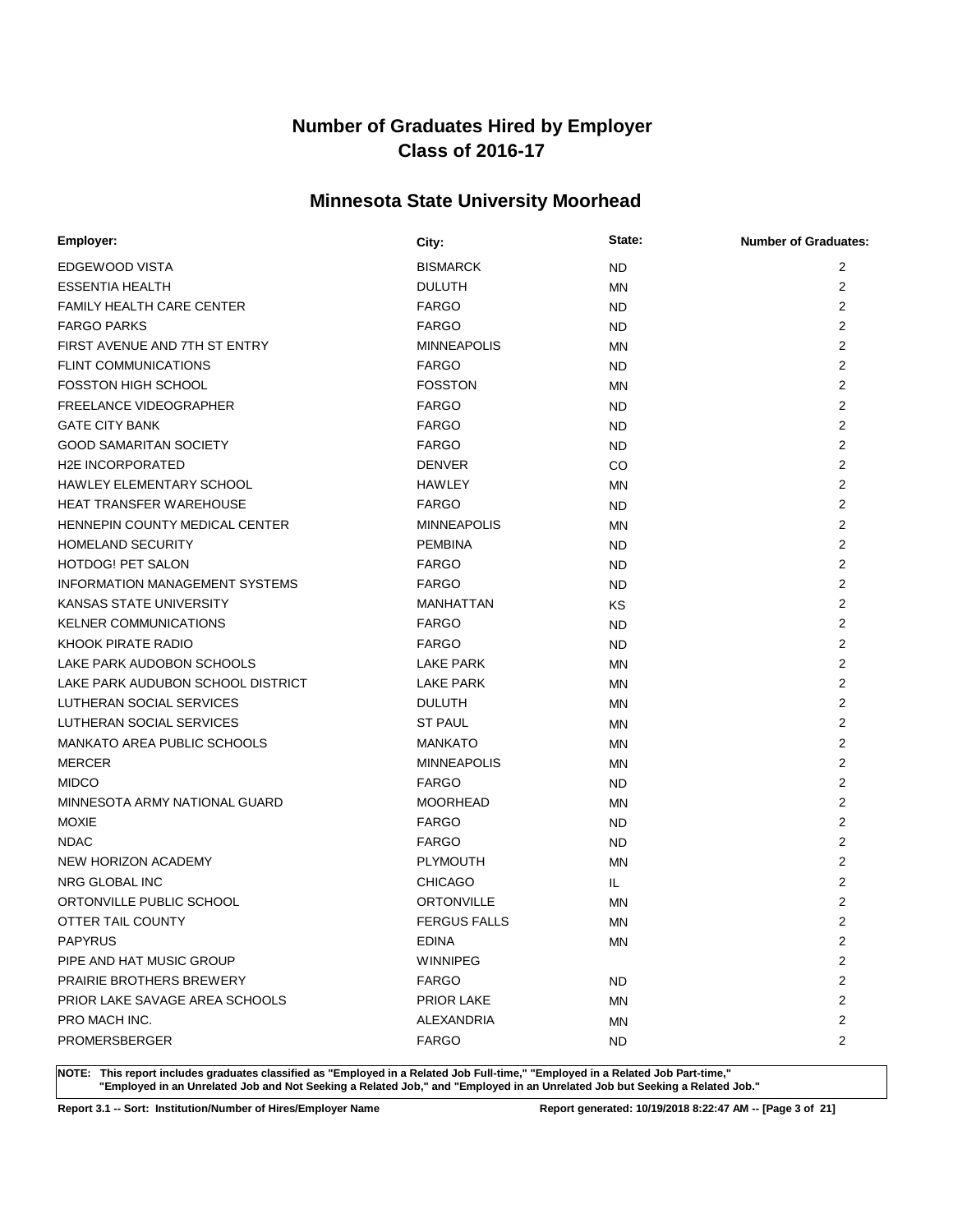# **Minnesota State University Moorhead**

| Employer:                         | City:               | State:    | <b>Number of Graduates:</b> |
|-----------------------------------|---------------------|-----------|-----------------------------|
| <b>REM NORTH STAR</b>             | <b>ADA</b>          | <b>MN</b> | 2                           |
| ROCHESTER PUBLIC SCHOOL DISTRICT  | <b>ROCHESTER</b>    | <b>MN</b> | 2                           |
| ROTHSAY PUBLIC SCHOOL             | <b>ROTHSAY</b>      | <b>MN</b> | 2                           |
| SANFORD MEDICAL CENTER            | <b>FARGO</b>        | <b>ND</b> | $\overline{2}$              |
| SCHOOL DISTRICT OF MARINETTE      | <b>MARINETTE</b>    | WI        | $\overline{2}$              |
| <b>SHAREHOUSE</b>                 | <b>FARGO</b>        | <b>ND</b> | 2                           |
| SKYVIEW ELEMENTARY SCHOOL         | <b>OAKDALE</b>      | <b>MN</b> | 2                           |
| <b>SRJ CERAMICS</b>               | <b>WEST FARGO</b>   | <b>ND</b> | 2                           |
| ST. JOE'S CATHOLIC SCHOOL         | <b>MOORHEAD</b>     | <b>MN</b> | $\overline{2}$              |
| STAYBRIDGE SUITES FARGO           | <b>FARGO</b>        | <b>ND</b> | $\overline{2}$              |
| <b>STRAW HAT PLAYERS</b>          | <b>MOORHEAD</b>     | <b>MN</b> | 2                           |
| <b>SUNDOG</b>                     | <b>FARGO</b>        | <b>ND</b> | $\overline{2}$              |
| THE VILLAGE FAMILY SERVICE CENTER | <b>MOORHEAD</b>     | <b>MN</b> | $\overline{2}$              |
| <b>TRIARCO ARTS &amp; CRAFTS</b>  | <b>MINNEAPOLIS</b>  | ΜN        | $\overline{2}$              |
| U.S. NAVY                         | <b>PENSACOLA</b>    | FL.       | $\overline{2}$              |
| UNITED HEALTH GROUP               | <b>EDEN PRAIRIE</b> | MN        | 2                           |
| UNITED STATES MARSHAL SERVICE     | <b>ARLINGTON</b>    | VA        | $\overline{2}$              |
| UNIVERSITY OF WASHINGTON          | <b>SEATTLE</b>      | <b>WA</b> | $\overline{2}$              |
| <b>US BANK</b>                    | <b>MINNEAPOLIS</b>  | <b>MN</b> | $\overline{2}$              |
| <b>VERIZON WIRELESS</b>           | <b>FARGO</b>        | <b>ND</b> | $\overline{2}$              |
| <b>VIKING ELEMENTARY SCHOOL</b>   | PELICAN RAPIDS      | <b>MN</b> | $\overline{2}$              |
| <b>VILLA MARIA</b>                | <b>FARGO</b>        | <b>ND</b> | $\overline{2}$              |
| <b>WAHPETON DAILY NEWS</b>        | <b>WAHPETON</b>     | <b>ND</b> | $\overline{2}$              |
| <b>WALT DISNEY</b>                | <b>ORLANDO</b>      | FL.       | $\overline{2}$              |
| <b>WELLS FARGO</b>                | <b>FARGO</b>        | <b>ND</b> | $\overline{2}$              |
| WEST FARGO SHEYENNE HIGH SCHOOL   | <b>WEST FARGO</b>   | <b>ND</b> | $\overline{2}$              |
| WHITE BEAR LAKE SCHOOL DISTRICT   | WHITE BEAR LAKE     | <b>MN</b> | $\overline{2}$              |
| *FREELANCE                        | <b>JERSEY CITY</b>  | NJ.       | 1                           |
| ЗM                                | <b>ALEXANDRIA</b>   | <b>MN</b> |                             |
| A BETTER CONNECTION INC           | <b>PARK RAPIDS</b>  | ΜN        |                             |
| A1 FITNESS COACH                  | <b>FARGO</b>        | <b>ND</b> |                             |
| AALAND LAW OFFICE, LTD.           | <b>FARGO</b>        | ND.       |                             |
| ABERDEEN PUBLIC SCHOOLS           | ABERDEEN            | <b>SD</b> |                             |
| ABERDEEN SCHOOL DISTRICT          | ABERDEEN            | <b>SD</b> | 1                           |
| ABIGAIL BERGE PHOTOGRAPHY         | <b>MINNEAPOLIS</b>  | ΜN        | 1                           |
| <b>ABIITAN MILL CITY</b>          | <b>MINNEAPOLIS</b>  | <b>MN</b> |                             |
| ACADEMIA COTOPAXI AMERICAN SCHOOL | QUITO               |           |                             |
| ACCESS OF THE RED RIVER VALLEY    | <b>MOORHEAD</b>     | ΜN        |                             |
| ADA-BORUP SCHOOLS                 | ADA                 | ΜN        |                             |
| <b>ADAPTIVE</b>                   | <b>FARGO</b>        | <b>ND</b> | 1                           |

**NOTE: This report includes graduates classified as "Employed in a Related Job Full-time," "Employed in a Related Job Part-time," "Employed in an Unrelated Job and Not Seeking a Related Job," and "Employed in an Unrelated Job but Seeking a Related Job."**

**Report 3.1 -- Sort: Institution/Number of Hires/Employer Name Report generated: 10/19/2018 8:22:47 AM -- [Page 4 of 21]**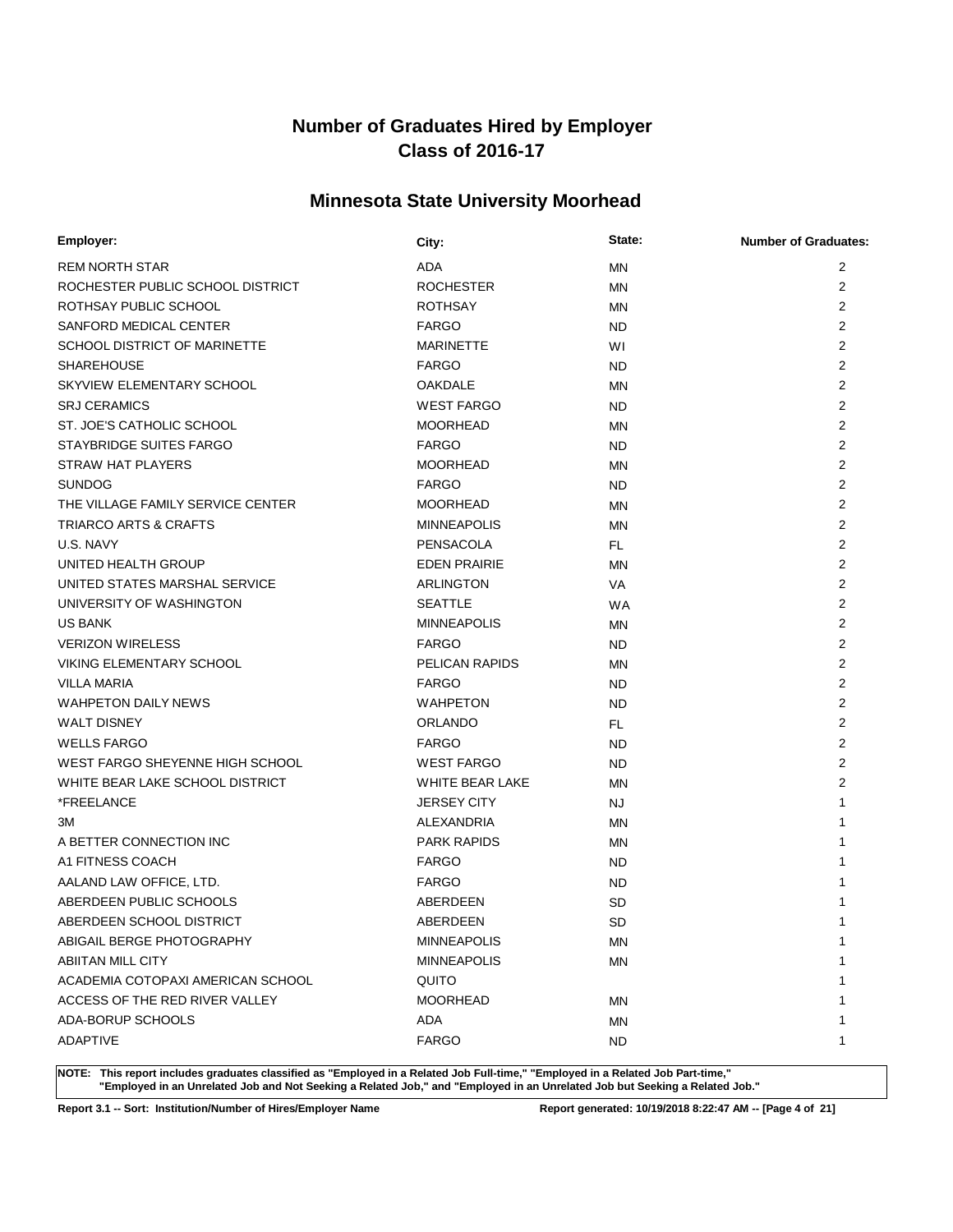# **Minnesota State University Moorhead**

| Employer:                            | City:                    | State:    | <b>Number of Graduates:</b> |
|--------------------------------------|--------------------------|-----------|-----------------------------|
| ADSHARK MARKETING                    | <b>FARGO</b>             | <b>ND</b> |                             |
| ADVOCARE HEALTH AND FITNESS PRODUCTS | <b>FARGO</b>             | <b>ND</b> |                             |
| ADVOCATES FOR FAMILY PEACE           | <b>FARGO</b>             | <b>ND</b> |                             |
| <b>AEGIS THERAPIES</b>               | <b>EDINA</b>             | <b>MN</b> |                             |
| AITKIN COUNTY PROBATION OFFICE       | <b>AITKIN</b>            | <b>MN</b> |                             |
| ALEXANDRIA PUBLIC SCHOOLS            | ALEXANDRIA               | MN        |                             |
| ALEXANDRIA TECHNICAL COLLEGE         | ALEXANDRIA               | <b>MN</b> |                             |
| ALL SYSTEMS INSTALLATION             | <b>MINNEAPOLIS</b>       | MN        |                             |
| ALLINA HEALTH HOSPITALS              | <b>TWIN CITIES</b>       | MN        |                             |
| ALTRU HEALTH SYSTEM                  | <b>GRAND FORKS</b>       | <b>ND</b> |                             |
| ALTRU HOSPITAL                       | <b>GRAND FORKS</b>       | <b>ND</b> |                             |
| ALYSA HEALTH AND FITNESS             | <b>MOORHEAD</b>          | MN        |                             |
| AMAZON WEB SERVICES                  | <b>SEOUL KOREA</b>       |           |                             |
| AMERICA CUSTOM DECKS                 | <b>MOORHEAD</b>          | MN        |                             |
| AMES CONSTRUCTION                    | <b>BURNSVILLE</b>        | <b>MN</b> |                             |
| AMSOIL                               | <b>SUPERIOR</b>          | WI        |                             |
| ANDRADA POLYTECHNIC HIGH SCHOOL      | <b>TUCSON</b>            | AZ        |                             |
| ANNA MEISSNER                        | <b>FARGO</b>             | <b>ND</b> |                             |
| ANNE CARLSEN CENTER                  | JAMESTOWN                | <b>ND</b> |                             |
| <b>ANOKA COUNTY</b>                  | <b>ANOKA</b>             | <b>MN</b> |                             |
| ANOKA TECHNICAL COLLEGE              | <b>ANOKA</b>             | <b>MN</b> |                             |
| ANOKA-HENNEPIN SCHOOL DISTRICT       | <b>COON RAPIDS</b>       | <b>MN</b> |                             |
| <b>ANYTIME FITNESS</b>               | <b>DILWORTH</b>          | <b>MN</b> |                             |
| <b>ANYTIME FITNESS</b>               | <b>BISMARCK</b>          | <b>ND</b> |                             |
| APPRAISAL SERVICES INC               | <b>FARGO</b>             | <b>ND</b> |                             |
| <b>APRICOT LANE</b>                  | <b>MINOT</b>             | <b>ND</b> |                             |
| AREA SPECIAL EDUCATION COOPERATIVE   | <b>EAST GRAND FORKS.</b> | <b>MN</b> |                             |
| ARIZONA CHARTER ACADEMY              | <b>SURPRISE</b>          | AZ        |                             |
| ARVIG                                | <b>PERHAM</b>            | <b>MN</b> |                             |
| <b>ARVIG MEDIA</b>                   | <b>FARGO</b>             | <b>ND</b> |                             |
| AT.CRAFTSWOMAN                       | <b>MINNEAPOLIS</b>       | MN        |                             |
| ATONEMENT LUTHERAN CHURCH            | <b>FARGO</b>             | ND        |                             |
| <b>AVENUE RIGHT</b>                  | FARGO                    | <b>ND</b> |                             |
| AVERA MCKENNAN HOSPITAL              | <b>SIOUX FALLS</b>       | SD        | 1                           |
| AYA HEALTHCARE                       | SAN DIEGO                | CA        | 1                           |
| <b>BADLANDS MINISTRIES</b>           | <b>MEDORA</b>            | <b>ND</b> |                             |
| <b>BAILIWICK</b>                     | <b>CHASKA</b>            | <b>MN</b> |                             |
| <b>BARNARD CONSTRUCTION</b>          | <b>BOZEMAN</b>           | МT        |                             |
| <b>BARNESVILLE HIGH SCHOOL</b>       | <b>BARNESVILLE</b>       | ΜN        |                             |
| <b>BARNUM PUBLIC SCHOOLS</b>         | <b>BARNUM</b>            | MN        | 1                           |

**NOTE: This report includes graduates classified as "Employed in a Related Job Full-time," "Employed in a Related Job Part-time," "Employed in an Unrelated Job and Not Seeking a Related Job," and "Employed in an Unrelated Job but Seeking a Related Job."**

**Report 3.1 -- Sort: Institution/Number of Hires/Employer Name Report generated: 10/19/2018 8:22:47 AM -- [Page 5 of 21]**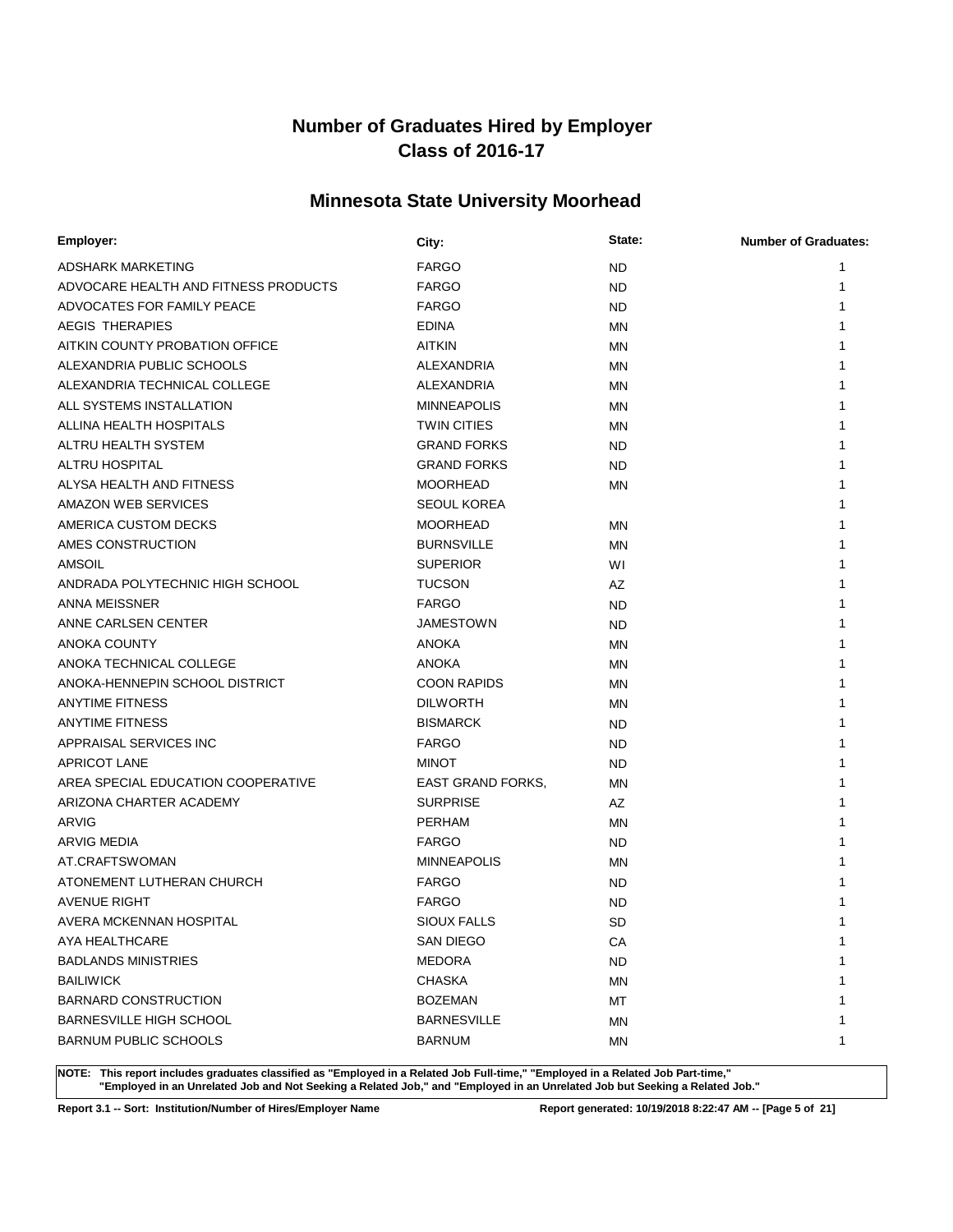# **Minnesota State University Moorhead**

| <b>BCBSND</b><br><b>FARGO</b><br><b>ND</b><br>1<br>BECKER COUNTY COURTHOUSE<br><b>BECKER COUNTY</b><br><b>MN</b><br>1<br><b>FARGO</b><br><b>BELL BANK</b><br><b>ND</b><br>BELLE PLAINE PUBLIC SCHOOLS<br><b>BELLE PLAINE</b><br><b>MN</b><br><b>BERKSHIRE HATHAWAY</b><br><b>LOUISVILLE</b><br><b>KY</b><br><b>BEST BUY</b><br><b>FARGO</b><br><b>ND</b><br><b>BETHESDA</b><br>N/A<br><b>MOORHEAD</b><br>BETHESDA ALL STARS<br><b>MN</b><br>BEYOND BOUNDARIES THERAPY SERVICES<br><b>FARGO</b><br><b>ND</b><br><b>BIG STONE THERAPIES</b><br><b>ORTONVILLE</b><br><b>MN</b><br><b>BILFINGER WESTCON</b><br><b>BISMARCK</b><br><b>ND</b><br><b>BLARNEY STONE</b><br><b>FARGO</b><br><b>ND</b><br><b>BLUE CROSS BLUE SHIELD</b><br><b>MINNEAPOLIS</b><br>MN<br><b>BLUE CROSS BLUE SHIELD</b><br><b>WAHPETON</b><br><b>ND</b><br><b>BMO CAPITAL MARKETS</b><br><b>TORONTO</b><br>ON<br><b>WEST FARGO</b><br><b>BNG TEAM</b><br>ND.<br><b>BOBCAT COMPANY</b><br><b>MOORHEAD</b><br>MN<br><b>BORDER STATES</b><br><b>MOORHEAD</b><br><b>MN</b><br><b>BOSTON SCIENTIFIC</b><br><b>MAPLE GROVE</b><br>ΜN<br><b>BOULDER TAP HOUSE</b><br><b>MOORHEAD</b><br><b>MN</b><br>1<br>BOVEDA, INC<br><b>MINNETONKA</b><br>ΜN<br>1<br><b>BRAAS COMPANY</b><br><b>EDEN PRAIRIE</b><br><b>MN</b><br>1<br><b>BRAINERD PUBLIC SCHOOLS</b><br><b>BRIANERD</b><br><b>MN</b><br>BRANDON-EVANSVILLE PUBLIC SCHOOLS<br><b>BRANDON</b><br>MN<br>BRASBANKER PARTICIPACOES S/A<br>RIO DE JANIERO<br><b>BREMER BANK</b><br><b>FARGO</b><br>ND.<br>BROADWAY BALLROOM<br><b>ALEXANDRIA</b><br><b>MN</b><br><b>BRUNO PIZZA NYC</b><br><b>NEW YORK</b><br><b>NY</b><br><b>BUFFALO HOSPITAL</b><br><b>BUFFALO</b><br><b>MN</b><br>1<br>BUFFALO LAKE HECTOR SCHOOL<br><b>HECTOR</b><br><b>MN</b><br><b>WA</b><br><b>BUNGIE</b><br><b>SEATTLE</b><br>BURNESVILLE-EAGAN SCHOOL DISTRICT<br>SAVAGE<br>MN<br>CAMPBELL-TINTAH SCHOOL<br><b>CAMPBELL</b><br>MN<br>CANYON BREEZE ELEMENTARY<br><b>GOODYEAR</b><br>AZ<br>1<br>CAPITAL CREDIT UNION<br><b>FARGO</b><br>1<br>ND.<br>CAPTEVRIX, LLC<br>ST AUGUSTINE<br>FL.<br>1<br>CARGILL<br><b>MINNEAPOLIS</b><br>ΜN<br>1<br><b>CARGILL INC</b><br><b>WEST FARGO</b><br><b>ND</b><br>1<br><b>CASHWISE</b><br><b>MOORHEAD</b><br>ΜN<br>1<br><b>CASHWISE FOODS</b><br><b>DILWORTH</b><br>MN<br>1 | Employer: | City: | State: | <b>Number of Graduates:</b> |
|---------------------------------------------------------------------------------------------------------------------------------------------------------------------------------------------------------------------------------------------------------------------------------------------------------------------------------------------------------------------------------------------------------------------------------------------------------------------------------------------------------------------------------------------------------------------------------------------------------------------------------------------------------------------------------------------------------------------------------------------------------------------------------------------------------------------------------------------------------------------------------------------------------------------------------------------------------------------------------------------------------------------------------------------------------------------------------------------------------------------------------------------------------------------------------------------------------------------------------------------------------------------------------------------------------------------------------------------------------------------------------------------------------------------------------------------------------------------------------------------------------------------------------------------------------------------------------------------------------------------------------------------------------------------------------------------------------------------------------------------------------------------------------------------------------------------------------------------------------------------------------------------------------------------------------------------------------------------------------------------------------------------------------------------------------------------------------------------------------------------------------------------------------------------------------------------------------------------------------------------------------------------------------------------------|-----------|-------|--------|-----------------------------|
|                                                                                                                                                                                                                                                                                                                                                                                                                                                                                                                                                                                                                                                                                                                                                                                                                                                                                                                                                                                                                                                                                                                                                                                                                                                                                                                                                                                                                                                                                                                                                                                                                                                                                                                                                                                                                                                                                                                                                                                                                                                                                                                                                                                                                                                                                                   |           |       |        |                             |
|                                                                                                                                                                                                                                                                                                                                                                                                                                                                                                                                                                                                                                                                                                                                                                                                                                                                                                                                                                                                                                                                                                                                                                                                                                                                                                                                                                                                                                                                                                                                                                                                                                                                                                                                                                                                                                                                                                                                                                                                                                                                                                                                                                                                                                                                                                   |           |       |        |                             |
|                                                                                                                                                                                                                                                                                                                                                                                                                                                                                                                                                                                                                                                                                                                                                                                                                                                                                                                                                                                                                                                                                                                                                                                                                                                                                                                                                                                                                                                                                                                                                                                                                                                                                                                                                                                                                                                                                                                                                                                                                                                                                                                                                                                                                                                                                                   |           |       |        |                             |
|                                                                                                                                                                                                                                                                                                                                                                                                                                                                                                                                                                                                                                                                                                                                                                                                                                                                                                                                                                                                                                                                                                                                                                                                                                                                                                                                                                                                                                                                                                                                                                                                                                                                                                                                                                                                                                                                                                                                                                                                                                                                                                                                                                                                                                                                                                   |           |       |        |                             |
|                                                                                                                                                                                                                                                                                                                                                                                                                                                                                                                                                                                                                                                                                                                                                                                                                                                                                                                                                                                                                                                                                                                                                                                                                                                                                                                                                                                                                                                                                                                                                                                                                                                                                                                                                                                                                                                                                                                                                                                                                                                                                                                                                                                                                                                                                                   |           |       |        |                             |
|                                                                                                                                                                                                                                                                                                                                                                                                                                                                                                                                                                                                                                                                                                                                                                                                                                                                                                                                                                                                                                                                                                                                                                                                                                                                                                                                                                                                                                                                                                                                                                                                                                                                                                                                                                                                                                                                                                                                                                                                                                                                                                                                                                                                                                                                                                   |           |       |        |                             |
|                                                                                                                                                                                                                                                                                                                                                                                                                                                                                                                                                                                                                                                                                                                                                                                                                                                                                                                                                                                                                                                                                                                                                                                                                                                                                                                                                                                                                                                                                                                                                                                                                                                                                                                                                                                                                                                                                                                                                                                                                                                                                                                                                                                                                                                                                                   |           |       |        |                             |
|                                                                                                                                                                                                                                                                                                                                                                                                                                                                                                                                                                                                                                                                                                                                                                                                                                                                                                                                                                                                                                                                                                                                                                                                                                                                                                                                                                                                                                                                                                                                                                                                                                                                                                                                                                                                                                                                                                                                                                                                                                                                                                                                                                                                                                                                                                   |           |       |        |                             |
|                                                                                                                                                                                                                                                                                                                                                                                                                                                                                                                                                                                                                                                                                                                                                                                                                                                                                                                                                                                                                                                                                                                                                                                                                                                                                                                                                                                                                                                                                                                                                                                                                                                                                                                                                                                                                                                                                                                                                                                                                                                                                                                                                                                                                                                                                                   |           |       |        |                             |
|                                                                                                                                                                                                                                                                                                                                                                                                                                                                                                                                                                                                                                                                                                                                                                                                                                                                                                                                                                                                                                                                                                                                                                                                                                                                                                                                                                                                                                                                                                                                                                                                                                                                                                                                                                                                                                                                                                                                                                                                                                                                                                                                                                                                                                                                                                   |           |       |        |                             |
|                                                                                                                                                                                                                                                                                                                                                                                                                                                                                                                                                                                                                                                                                                                                                                                                                                                                                                                                                                                                                                                                                                                                                                                                                                                                                                                                                                                                                                                                                                                                                                                                                                                                                                                                                                                                                                                                                                                                                                                                                                                                                                                                                                                                                                                                                                   |           |       |        |                             |
|                                                                                                                                                                                                                                                                                                                                                                                                                                                                                                                                                                                                                                                                                                                                                                                                                                                                                                                                                                                                                                                                                                                                                                                                                                                                                                                                                                                                                                                                                                                                                                                                                                                                                                                                                                                                                                                                                                                                                                                                                                                                                                                                                                                                                                                                                                   |           |       |        |                             |
|                                                                                                                                                                                                                                                                                                                                                                                                                                                                                                                                                                                                                                                                                                                                                                                                                                                                                                                                                                                                                                                                                                                                                                                                                                                                                                                                                                                                                                                                                                                                                                                                                                                                                                                                                                                                                                                                                                                                                                                                                                                                                                                                                                                                                                                                                                   |           |       |        |                             |
|                                                                                                                                                                                                                                                                                                                                                                                                                                                                                                                                                                                                                                                                                                                                                                                                                                                                                                                                                                                                                                                                                                                                                                                                                                                                                                                                                                                                                                                                                                                                                                                                                                                                                                                                                                                                                                                                                                                                                                                                                                                                                                                                                                                                                                                                                                   |           |       |        |                             |
|                                                                                                                                                                                                                                                                                                                                                                                                                                                                                                                                                                                                                                                                                                                                                                                                                                                                                                                                                                                                                                                                                                                                                                                                                                                                                                                                                                                                                                                                                                                                                                                                                                                                                                                                                                                                                                                                                                                                                                                                                                                                                                                                                                                                                                                                                                   |           |       |        |                             |
|                                                                                                                                                                                                                                                                                                                                                                                                                                                                                                                                                                                                                                                                                                                                                                                                                                                                                                                                                                                                                                                                                                                                                                                                                                                                                                                                                                                                                                                                                                                                                                                                                                                                                                                                                                                                                                                                                                                                                                                                                                                                                                                                                                                                                                                                                                   |           |       |        |                             |
|                                                                                                                                                                                                                                                                                                                                                                                                                                                                                                                                                                                                                                                                                                                                                                                                                                                                                                                                                                                                                                                                                                                                                                                                                                                                                                                                                                                                                                                                                                                                                                                                                                                                                                                                                                                                                                                                                                                                                                                                                                                                                                                                                                                                                                                                                                   |           |       |        |                             |
|                                                                                                                                                                                                                                                                                                                                                                                                                                                                                                                                                                                                                                                                                                                                                                                                                                                                                                                                                                                                                                                                                                                                                                                                                                                                                                                                                                                                                                                                                                                                                                                                                                                                                                                                                                                                                                                                                                                                                                                                                                                                                                                                                                                                                                                                                                   |           |       |        |                             |
|                                                                                                                                                                                                                                                                                                                                                                                                                                                                                                                                                                                                                                                                                                                                                                                                                                                                                                                                                                                                                                                                                                                                                                                                                                                                                                                                                                                                                                                                                                                                                                                                                                                                                                                                                                                                                                                                                                                                                                                                                                                                                                                                                                                                                                                                                                   |           |       |        |                             |
|                                                                                                                                                                                                                                                                                                                                                                                                                                                                                                                                                                                                                                                                                                                                                                                                                                                                                                                                                                                                                                                                                                                                                                                                                                                                                                                                                                                                                                                                                                                                                                                                                                                                                                                                                                                                                                                                                                                                                                                                                                                                                                                                                                                                                                                                                                   |           |       |        |                             |
|                                                                                                                                                                                                                                                                                                                                                                                                                                                                                                                                                                                                                                                                                                                                                                                                                                                                                                                                                                                                                                                                                                                                                                                                                                                                                                                                                                                                                                                                                                                                                                                                                                                                                                                                                                                                                                                                                                                                                                                                                                                                                                                                                                                                                                                                                                   |           |       |        |                             |
|                                                                                                                                                                                                                                                                                                                                                                                                                                                                                                                                                                                                                                                                                                                                                                                                                                                                                                                                                                                                                                                                                                                                                                                                                                                                                                                                                                                                                                                                                                                                                                                                                                                                                                                                                                                                                                                                                                                                                                                                                                                                                                                                                                                                                                                                                                   |           |       |        |                             |
|                                                                                                                                                                                                                                                                                                                                                                                                                                                                                                                                                                                                                                                                                                                                                                                                                                                                                                                                                                                                                                                                                                                                                                                                                                                                                                                                                                                                                                                                                                                                                                                                                                                                                                                                                                                                                                                                                                                                                                                                                                                                                                                                                                                                                                                                                                   |           |       |        |                             |
|                                                                                                                                                                                                                                                                                                                                                                                                                                                                                                                                                                                                                                                                                                                                                                                                                                                                                                                                                                                                                                                                                                                                                                                                                                                                                                                                                                                                                                                                                                                                                                                                                                                                                                                                                                                                                                                                                                                                                                                                                                                                                                                                                                                                                                                                                                   |           |       |        |                             |
|                                                                                                                                                                                                                                                                                                                                                                                                                                                                                                                                                                                                                                                                                                                                                                                                                                                                                                                                                                                                                                                                                                                                                                                                                                                                                                                                                                                                                                                                                                                                                                                                                                                                                                                                                                                                                                                                                                                                                                                                                                                                                                                                                                                                                                                                                                   |           |       |        |                             |
|                                                                                                                                                                                                                                                                                                                                                                                                                                                                                                                                                                                                                                                                                                                                                                                                                                                                                                                                                                                                                                                                                                                                                                                                                                                                                                                                                                                                                                                                                                                                                                                                                                                                                                                                                                                                                                                                                                                                                                                                                                                                                                                                                                                                                                                                                                   |           |       |        |                             |
|                                                                                                                                                                                                                                                                                                                                                                                                                                                                                                                                                                                                                                                                                                                                                                                                                                                                                                                                                                                                                                                                                                                                                                                                                                                                                                                                                                                                                                                                                                                                                                                                                                                                                                                                                                                                                                                                                                                                                                                                                                                                                                                                                                                                                                                                                                   |           |       |        |                             |
|                                                                                                                                                                                                                                                                                                                                                                                                                                                                                                                                                                                                                                                                                                                                                                                                                                                                                                                                                                                                                                                                                                                                                                                                                                                                                                                                                                                                                                                                                                                                                                                                                                                                                                                                                                                                                                                                                                                                                                                                                                                                                                                                                                                                                                                                                                   |           |       |        |                             |
|                                                                                                                                                                                                                                                                                                                                                                                                                                                                                                                                                                                                                                                                                                                                                                                                                                                                                                                                                                                                                                                                                                                                                                                                                                                                                                                                                                                                                                                                                                                                                                                                                                                                                                                                                                                                                                                                                                                                                                                                                                                                                                                                                                                                                                                                                                   |           |       |        |                             |
|                                                                                                                                                                                                                                                                                                                                                                                                                                                                                                                                                                                                                                                                                                                                                                                                                                                                                                                                                                                                                                                                                                                                                                                                                                                                                                                                                                                                                                                                                                                                                                                                                                                                                                                                                                                                                                                                                                                                                                                                                                                                                                                                                                                                                                                                                                   |           |       |        |                             |
|                                                                                                                                                                                                                                                                                                                                                                                                                                                                                                                                                                                                                                                                                                                                                                                                                                                                                                                                                                                                                                                                                                                                                                                                                                                                                                                                                                                                                                                                                                                                                                                                                                                                                                                                                                                                                                                                                                                                                                                                                                                                                                                                                                                                                                                                                                   |           |       |        |                             |
|                                                                                                                                                                                                                                                                                                                                                                                                                                                                                                                                                                                                                                                                                                                                                                                                                                                                                                                                                                                                                                                                                                                                                                                                                                                                                                                                                                                                                                                                                                                                                                                                                                                                                                                                                                                                                                                                                                                                                                                                                                                                                                                                                                                                                                                                                                   |           |       |        |                             |
|                                                                                                                                                                                                                                                                                                                                                                                                                                                                                                                                                                                                                                                                                                                                                                                                                                                                                                                                                                                                                                                                                                                                                                                                                                                                                                                                                                                                                                                                                                                                                                                                                                                                                                                                                                                                                                                                                                                                                                                                                                                                                                                                                                                                                                                                                                   |           |       |        |                             |
|                                                                                                                                                                                                                                                                                                                                                                                                                                                                                                                                                                                                                                                                                                                                                                                                                                                                                                                                                                                                                                                                                                                                                                                                                                                                                                                                                                                                                                                                                                                                                                                                                                                                                                                                                                                                                                                                                                                                                                                                                                                                                                                                                                                                                                                                                                   |           |       |        |                             |
|                                                                                                                                                                                                                                                                                                                                                                                                                                                                                                                                                                                                                                                                                                                                                                                                                                                                                                                                                                                                                                                                                                                                                                                                                                                                                                                                                                                                                                                                                                                                                                                                                                                                                                                                                                                                                                                                                                                                                                                                                                                                                                                                                                                                                                                                                                   |           |       |        |                             |
|                                                                                                                                                                                                                                                                                                                                                                                                                                                                                                                                                                                                                                                                                                                                                                                                                                                                                                                                                                                                                                                                                                                                                                                                                                                                                                                                                                                                                                                                                                                                                                                                                                                                                                                                                                                                                                                                                                                                                                                                                                                                                                                                                                                                                                                                                                   |           |       |        |                             |
|                                                                                                                                                                                                                                                                                                                                                                                                                                                                                                                                                                                                                                                                                                                                                                                                                                                                                                                                                                                                                                                                                                                                                                                                                                                                                                                                                                                                                                                                                                                                                                                                                                                                                                                                                                                                                                                                                                                                                                                                                                                                                                                                                                                                                                                                                                   |           |       |        |                             |
|                                                                                                                                                                                                                                                                                                                                                                                                                                                                                                                                                                                                                                                                                                                                                                                                                                                                                                                                                                                                                                                                                                                                                                                                                                                                                                                                                                                                                                                                                                                                                                                                                                                                                                                                                                                                                                                                                                                                                                                                                                                                                                                                                                                                                                                                                                   |           |       |        |                             |
|                                                                                                                                                                                                                                                                                                                                                                                                                                                                                                                                                                                                                                                                                                                                                                                                                                                                                                                                                                                                                                                                                                                                                                                                                                                                                                                                                                                                                                                                                                                                                                                                                                                                                                                                                                                                                                                                                                                                                                                                                                                                                                                                                                                                                                                                                                   |           |       |        |                             |
|                                                                                                                                                                                                                                                                                                                                                                                                                                                                                                                                                                                                                                                                                                                                                                                                                                                                                                                                                                                                                                                                                                                                                                                                                                                                                                                                                                                                                                                                                                                                                                                                                                                                                                                                                                                                                                                                                                                                                                                                                                                                                                                                                                                                                                                                                                   |           |       |        |                             |

**NOTE: This report includes graduates classified as "Employed in a Related Job Full-time," "Employed in a Related Job Part-time," "Employed in an Unrelated Job and Not Seeking a Related Job," and "Employed in an Unrelated Job but Seeking a Related Job."**

**Report 3.1 -- Sort: Institution/Number of Hires/Employer Name Report generated: 10/19/2018 8:22:47 AM -- [Page 6 of 21]**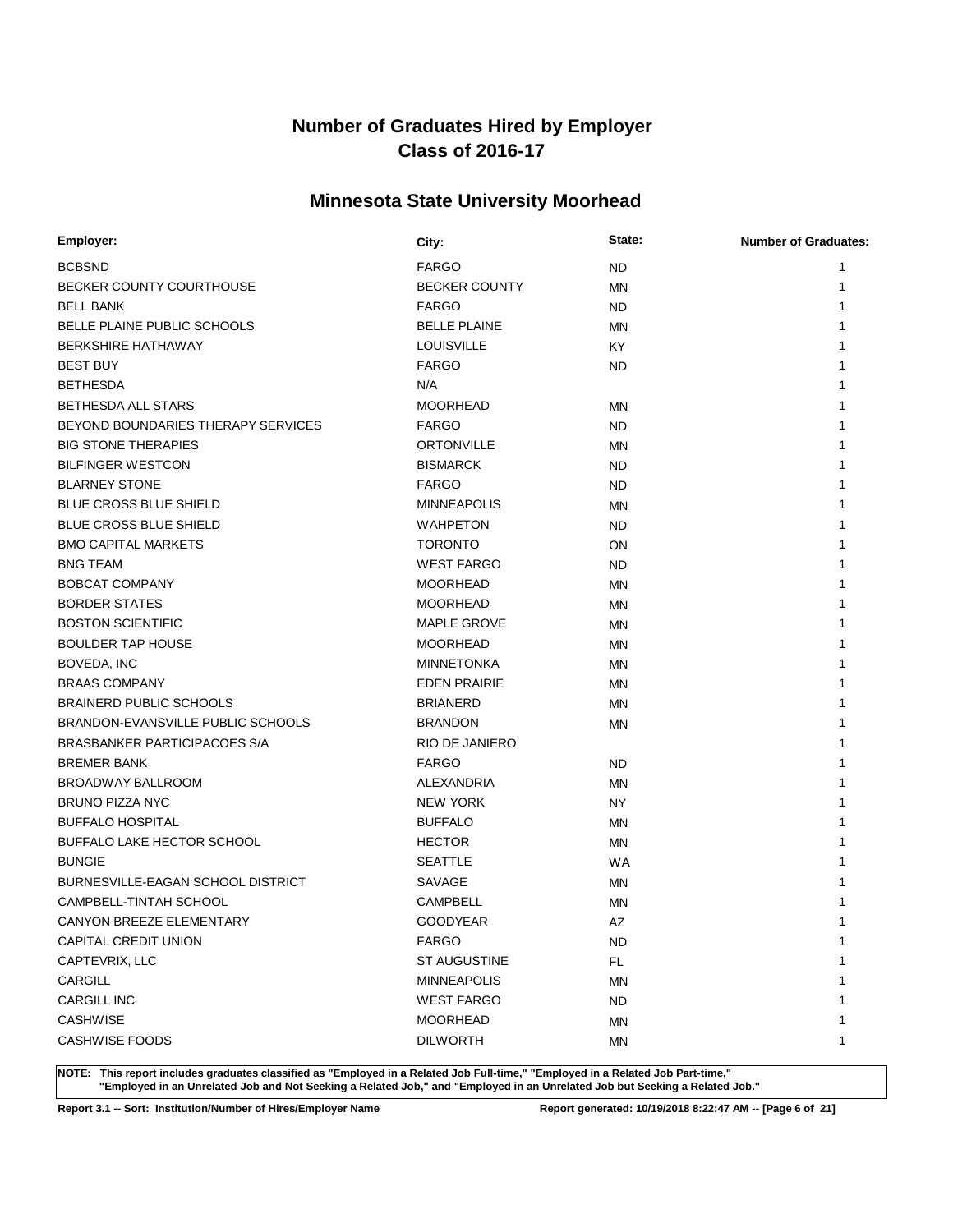# **Minnesota State University Moorhead**

| Employer:                                    | City:                | State:    | <b>Number of Graduates:</b> |
|----------------------------------------------|----------------------|-----------|-----------------------------|
| CASS COUNTY SHERIFF'S OFFICE                 | <b>FARGO</b>         | <b>ND</b> | 1                           |
| CASS COUNTY SOCIAL SERVICES                  | <b>FARGO</b>         | <b>ND</b> | 1                           |
| CATHOLIC HEALTH INITIATIVES                  | <b>FARGO</b>         | ND.       | 1                           |
| <b>CE CONTRACT</b>                           | <b>EDEN PRAIRIE</b>  | <b>MN</b> | 1                           |
| <b>CEDAR SCHOOL SUN</b>                      | <b>ROSEMOUNT</b>     | <b>MN</b> |                             |
| <b>CENNTENTIAL SPORTS ARENA</b>              | <b>CIRCLE PINE</b>   | <b>MN</b> |                             |
| <b>CENTRACARE HEALTH</b>                     | <b>ST CLOUD</b>      | <b>MN</b> |                             |
| <b>CENTRAL LAKES COLLEGE</b>                 | <b>BRAINERD</b>      | <b>MN</b> |                             |
| <b>CENTRE INC</b>                            | <b>FARGO</b>         | <b>ND</b> |                             |
| CENTURY COLLEGE                              | WHITE BEAR LAKE      | <b>MN</b> |                             |
| <b>CGB ELEMENTARY SCHOOL</b>                 | <b>BEARDSLEY</b>     | <b>MN</b> |                             |
| <b>CHALLENGER ELEMENTARY SCHOOL</b>          | THIEF RIVER FALLS    | MN        |                             |
| CHI ALPHA CAMPUS MINISTRY                    | <b>FARGO</b>         | <b>ND</b> |                             |
| CHI ST. ALEXIUS                              | <b>BISMARCK</b>      | ND.       |                             |
| CHI ST. FRANCIS NURSING HOME                 | <b>BRECKENRIDGE</b>  | MN        |                             |
| <b>CHILDREN'S MONTESSORI CENTER</b>          | <b>FARGO</b>         | ND        | 1                           |
| <b>CHOKIO ALBERTA</b>                        | <b>CHOKIO</b>        | <b>MN</b> | 1                           |
| CHRISTIAN ADOPTION SERVICES                  | <b>WEST FARGO</b>    | ND.       |                             |
| CHURCHES UNITED FOR THE HOMLESS              | <b>MOORHEAD</b>      | <b>MN</b> | 1                           |
| <b>CI SPORT</b>                              | <b>FARGO</b>         | <b>ND</b> | 1                           |
| <b>CINTAS</b>                                | <b>MAPLE GROVE</b>   | <b>MN</b> | 1                           |
| <b>CIRRUS AIRCRAFT</b>                       | <b>DULUTH</b>        | <b>MN</b> |                             |
| CITY OF EDINA ENGINEERING                    | <b>EDINA</b>         | <b>MN</b> |                             |
| <b>CITY OF MANKATO</b>                       | <b>MANKATO</b>       | <b>MN</b> |                             |
| <b>CLARK COUNTY SCHOOL DISTRICT</b>          | LAS VEGAS            | <b>NV</b> |                             |
| <b>CLAY COUNTY JUVENILE DETENTION CENTER</b> | <b>MOORHEAD</b>      | <b>MN</b> |                             |
| <b>CLAY YOUR WAY</b>                         | <b>FARGO</b>         | ND.       |                             |
| <b>CLAYTON A LODOEN KINDERGARTEN CENTER</b>  | <b>WEST FARGO</b>    | ND        | 1                           |
| <b>CLEARWATER ANALYTICS</b>                  | <b>BOISE</b>         | ID        | 1                           |
| <b>CLIFTONLARSONALLEN</b>                    | <b>MINNEAPOLIS</b>   | MN        |                             |
| <b>CLIMB THEATRE</b>                         | <b>GROVE HEIGHTS</b> | <b>MN</b> |                             |
| COCA-COLA                                    | <b>FERGUS FALLS</b>  | MN        |                             |
| <b>CODELATION</b>                            | <b>FARGO</b>         | ND        |                             |
| <b>COLOGNE ACADEMY</b>                       | <b>COLOGNE</b>       | <b>MN</b> | 1                           |
| <b>COLOGNE ACADEMY</b>                       | WATERTOWN            | <b>MN</b> | 1                           |
| CORNEL SCHOOL                                | <b>TAICHUNG</b>      |           | 1                           |
| <b>CORNERSTONE BANK</b>                      | <b>FARGO</b>         | <b>ND</b> |                             |
| <b>CORWIN TOYOTA</b>                         | <b>FARGO</b>         | <b>ND</b> |                             |
| <b>COSCHEDULE</b>                            | <b>FARGO</b>         | <b>ND</b> | 1                           |
| <b>COSMO PROF</b>                            | <b>FARGO</b>         | <b>ND</b> | 1                           |

**NOTE: This report includes graduates classified as "Employed in a Related Job Full-time," "Employed in a Related Job Part-time," "Employed in an Unrelated Job and Not Seeking a Related Job," and "Employed in an Unrelated Job but Seeking a Related Job."**

**Report 3.1 -- Sort: Institution/Number of Hires/Employer Name Report generated: 10/19/2018 8:22:47 AM -- [Page 7 of 21]**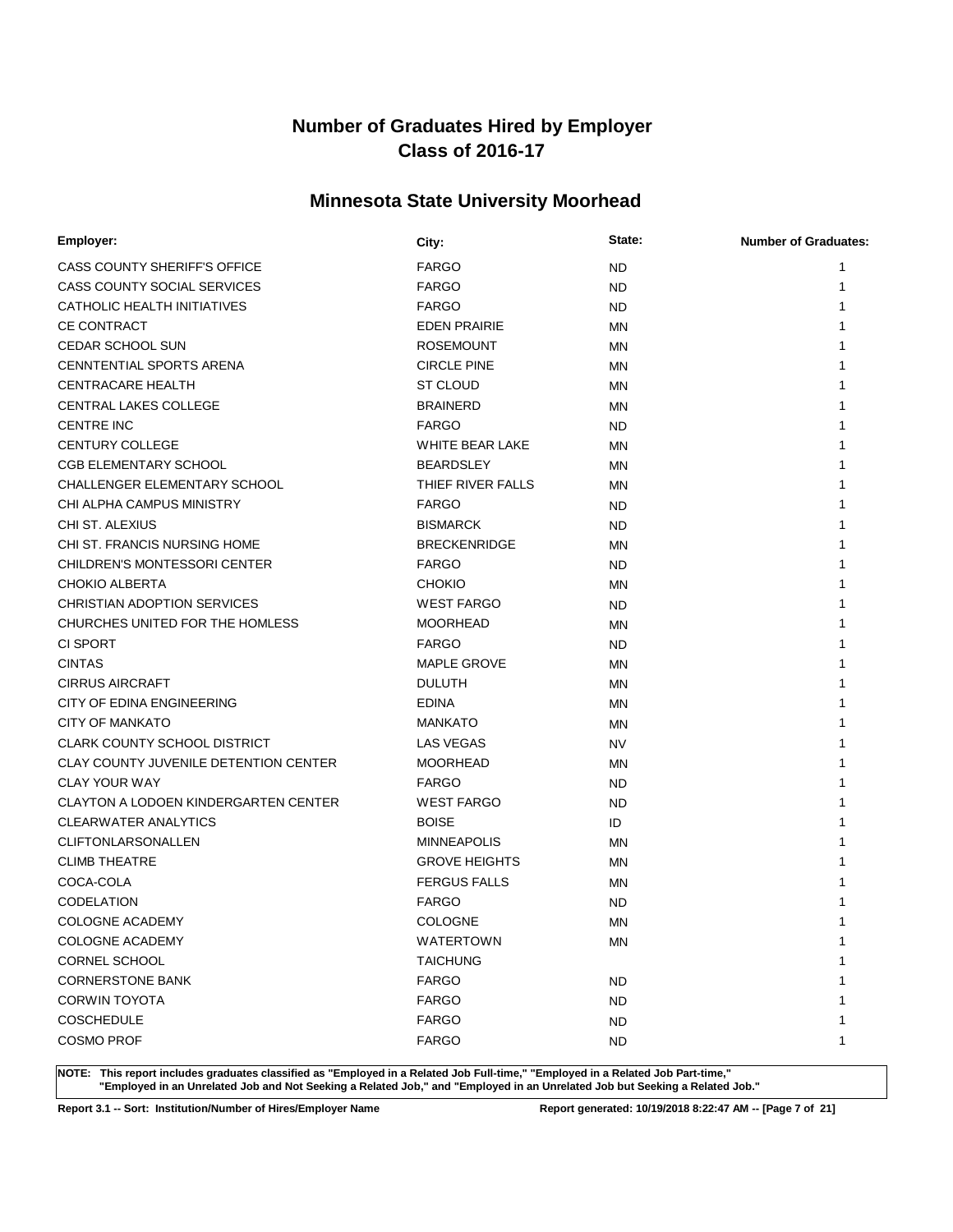# **Minnesota State University Moorhead**

| Employer:                               | City:                | State:    | <b>Number of Graduates:</b> |
|-----------------------------------------|----------------------|-----------|-----------------------------|
| COSTCO                                  | MAPLEWOOD            | <b>MN</b> | 1                           |
| COSTCO                                  | <b>WEST FARGO</b>    | <b>ND</b> | 1                           |
| COTTAGE GROVE SCHOOL                    | <b>MONONA</b>        | W١        |                             |
| <b>COVIS PROPERTIES</b>                 | <b>FARGO</b>         | <b>ND</b> |                             |
| <b>CPA FIRM</b>                         |                      | WI        |                             |
| <b>CROSSFIT ALLECTUS</b>                | ALEXANDRIA           | <b>MN</b> |                             |
| <b>CRU</b>                              | <b>MOORHEAD</b>      | <b>MN</b> |                             |
| <b>DAIRY QUEEN</b>                      | <b>HAWLEY</b>        | MN        |                             |
| DAKOTA AIR PORTS                        | <b>FARGO</b>         | <b>ND</b> |                             |
| DAKOTA BOYS/GIRLS RANCH                 | <b>FARGO</b>         | <b>ND</b> |                             |
| DAKOTA FENCE                            | <b>FARGO</b>         | <b>ND</b> |                             |
| DAKOTA MEDICAL FOUNDATION               | <b>FARGO</b>         | <b>ND</b> |                             |
| DAKOTA OROFACIAL                        | <b>FARGO</b>         | <b>ND</b> |                             |
| DAKOTA WHOLESALE TIRE                   | <b>FARGO</b>         | ND        |                             |
| DAVID BRAY CONSTRUCTION                 | THIEF RIVER FALLS    | ΜN        |                             |
| <b>DAVIES</b>                           | <b>FARGO</b>         | <b>ND</b> |                             |
| <b>DBI</b>                              | <b>FARGO</b>         | <b>ND</b> |                             |
| DEADHORSE PRODUCTIONS                   | <b>FARGO</b>         | <b>ND</b> |                             |
| <b>DECIPHER GLOBAL</b>                  | <b>ST LOUIS</b>      | <b>MO</b> |                             |
| DEER RIVER HIGH SCHOOL                  | DEER RIVER           | MN        |                             |
| DEERFIELD PARK DISTRICT                 | <b>DEERFIELD</b>     | IL.       |                             |
| <b>DELL EMC</b>                         | <b>EDEN PRAIRIE</b>  | <b>MN</b> |                             |
| DEPARTMENT OF AGRICULTURE               | <b>MOORHEAD</b>      | <b>MN</b> |                             |
| DEPARTMENT OF VETERANS AFFAIRS          | <b>EAGAN</b>         | MN        |                             |
| <b>DETAILS SALON</b>                    | <b>MOORHEAD</b>      | MN        |                             |
| DETROIT LAKES MIDDLE SCHOOL             | <b>DETROIT LAKES</b> | ΜN        |                             |
| DETROIT LAKES SCHOOL DISTRICT           | <b>DETROIT LAKES</b> | <b>MN</b> |                             |
| DEVILS LAKE PUBLIC SCHOOLS              | <b>DEVILS LAKE</b>   | MN        |                             |
| <b>DGF</b>                              | <b>GLYNDON</b>       | <b>MN</b> |                             |
| DIAGNOSTIC GROUP LLC                    | <b>MINNEAPOLIS</b>   | MN        |                             |
| DIAMOND STONE ORIENTAL MEDICINE INC     | <b>MINNEAPOLIS</b>   | <b>MN</b> |                             |
| <b>DIGI-KEY ELECTRONICS</b>             | THIEF RIVER FALLS    | <b>MN</b> |                             |
| DILWORTH GLYNDON FELTON SCHOOL DISTRICT | <b>DILWORTH</b>      | <b>MN</b> |                             |
| DILWORTH-GLYNDON-FELTON                 | <b>DILWORTH</b>      | MN        |                             |
| DISEASE PREVENTION CONTROL              | ST. PETER            | MN        | 1                           |
| <b>DOLLAR TREE</b>                      | <b>DILWORTH</b>      | <b>MN</b> | 1                           |
| <b>DOOLITTLES</b>                       | <b>FARGO</b>         | <b>ND</b> |                             |
| DOOSAN BOBCAT                           | <b>WEST FARGO</b>    | ND.       |                             |
| DOROTHY DAY HOUSE                       | <b>MOORHEAD</b>      | ΜN        |                             |
| DORSEY AND WHITNEY LLD                  | <b>MINNEAPOLIS</b>   | MN        | 1                           |

**NOTE: This report includes graduates classified as "Employed in a Related Job Full-time," "Employed in a Related Job Part-time," "Employed in an Unrelated Job and Not Seeking a Related Job," and "Employed in an Unrelated Job but Seeking a Related Job."**

**Report 3.1 -- Sort: Institution/Number of Hires/Employer Name Report generated: 10/19/2018 8:22:47 AM -- [Page 8 of 21]**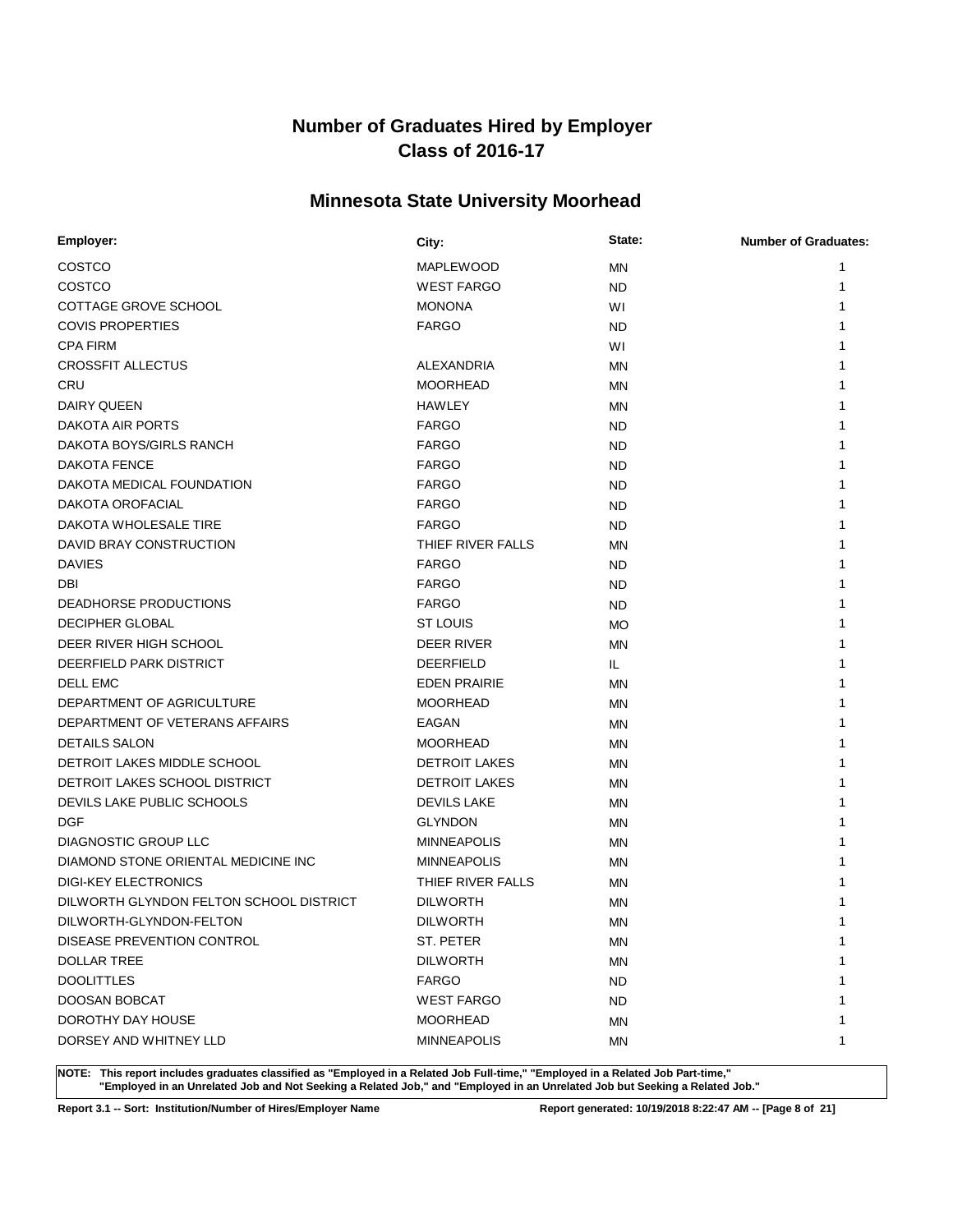# **Minnesota State University Moorhead**

| Employer:                                | City:                | State:    | <b>Number of Graduates:</b> |
|------------------------------------------|----------------------|-----------|-----------------------------|
| DYNASTY PERFORMANCE TRAINING             | <b>FARGO</b>         | <b>ND</b> | 1                           |
| EARLY EXPLORER'S CHILDCARE AND PRESCHOOL | <b>FARGO</b>         | <b>ND</b> | 1                           |
| EASTWOOD ELEMENTARY SCHOOL               | <b>WEST FARGO</b>    | <b>ND</b> |                             |
| EBENEZER                                 | <b>BLOOMINGTON</b>   | <b>MN</b> |                             |
| ECKROTH MUSIC COMPANY                    | <b>FARGO</b>         | ND.       |                             |
| <b>ECLUSIVE</b>                          | <b>EDEN PRAIRIE</b>  | MN        |                             |
| EDGEWOOD VISTA                           | <b>FARGO</b>         | ND.       |                             |
| <b>EHP CROSSFIT</b>                      | <b>MOORHEAD</b>      | ΜN        |                             |
| EIDE BAILLY, LLP                         | <b>MOORHEAD</b>      | <b>MN</b> |                             |
| ELIZABETH SCHOOL DISTRICT                | <b>PARKER</b>        | CO.       |                             |
| EMILY G JOHNS INTERMEDIATE               | <b>PLANO</b>         | IL.       |                             |
| <b>ENCORE CAPITAL GROUP</b>              | <b>ST CLOUD</b>      | <b>MN</b> |                             |
| ENERGY MANAGMENT COLLABORATIVE           | <b>MINNEAPOLIS</b>   | <b>MN</b> |                             |
| <b>ENRICH INC</b>                        | <b>MINNEAPOLIS</b>   | MN        | 1                           |
| EO JOHNSON BUSINESS TECHNOLOGIES         | <b>ONALASKA</b>      | WI        | 1                           |
| EONE SOLUTIONS                           | <b>COPENHAGEN</b>    |           |                             |
| <b>ESSENTIA HEALTH</b>                   | <b>BRAINERD</b>      | <b>MN</b> |                             |
| ESSENTIA HEALTH ST. MARY'S-DETROIT LAKES | <b>DETROIT LAKES</b> | <b>MN</b> |                             |
| <b>EVENTIDE</b>                          | <b>MOORHEAD</b>      | <b>MN</b> |                             |
| EVENTIDE SENIOR LIVING                   | <b>FARGO</b>         | ND.       |                             |
| <b>EXECUTIVE SPEAKING INC</b>            | <b>MINNEAPOLIS</b>   | <b>MN</b> | 1                           |
| <b>FACTORY DIRECT FURNITURE</b>          | <b>HUTCHINSON</b>    | <b>MN</b> | 1                           |
| <b>FAIRVIEW HEALTH SERVICES</b>          | <b>MINNEAPOLIS</b>   | <b>MN</b> |                             |
| <b>FAIRVIEW HEALTH SERVICES</b>          | <b>PRINCETON</b>     | <b>MN</b> |                             |
| <b>FAIRVIEW RIDGES HOSPITAL</b>          | <b>BURNSVILLE</b>    | MN        |                             |
| <b>FAMILY WELLNESS FARGO</b>             | <b>FARGO</b>         | <b>ND</b> |                             |
| <b>FARGO BILLIARDS GASTROPUB</b>         | <b>FARGO</b>         | <b>ND</b> |                             |
| <b>FARGO CENTER FOR DERMATOLOGY</b>      | <b>FARGO</b>         | <b>ND</b> |                             |
| <b>FARGO FITLIFE</b>                     | <b>FARGO</b>         | <b>ND</b> |                             |
| <b>FARGO JET CENTER</b>                  | <b>FARGO</b>         | <b>ND</b> | 1                           |
| <b>FARGO PARK DISTRICT</b>               | <b>FARGO</b>         | <b>ND</b> |                             |
| <b>FARGO POLICE DEPARTMENT</b>           | <b>FARGO</b>         | ND        |                             |
| <b>FARGO PUBLIC DEFENDER OFFICE</b>      | <b>FARGO</b>         | <b>ND</b> |                             |
| <b>FARGO SOUTH HIGH SCHOOL</b>           | <b>FARGO</b>         | <b>ND</b> | 1                           |
| <b>FARGO THEATRE</b>                     | <b>FARGO</b>         | ND.       | 1                           |
| FARM CREDIT SERVICES OF ND               | <b>WILLISTON</b>     | <b>ND</b> | 1                           |
| FARMERS UNION INDUSTRIES, LLC            | REDWOOD FALLS        | ΜN        | 1                           |
| <b>FARMERS UNION INSURANCE</b>           | <b>FARGO</b>         | ND.       | 1                           |
| <b>FEHN COMPANIES</b>                    | ALBERTVILLE          | ΜN        | 1                           |
| FERGUS FALLS PUBLIC SCHOOL               | <b>FERGUS FALLS</b>  | ΜN        | 1                           |

**NOTE: This report includes graduates classified as "Employed in a Related Job Full-time," "Employed in a Related Job Part-time," "Employed in an Unrelated Job and Not Seeking a Related Job," and "Employed in an Unrelated Job but Seeking a Related Job."**

**Report 3.1 -- Sort: Institution/Number of Hires/Employer Name Report generated: 10/19/2018 8:22:47 AM -- [Page 9 of 21]**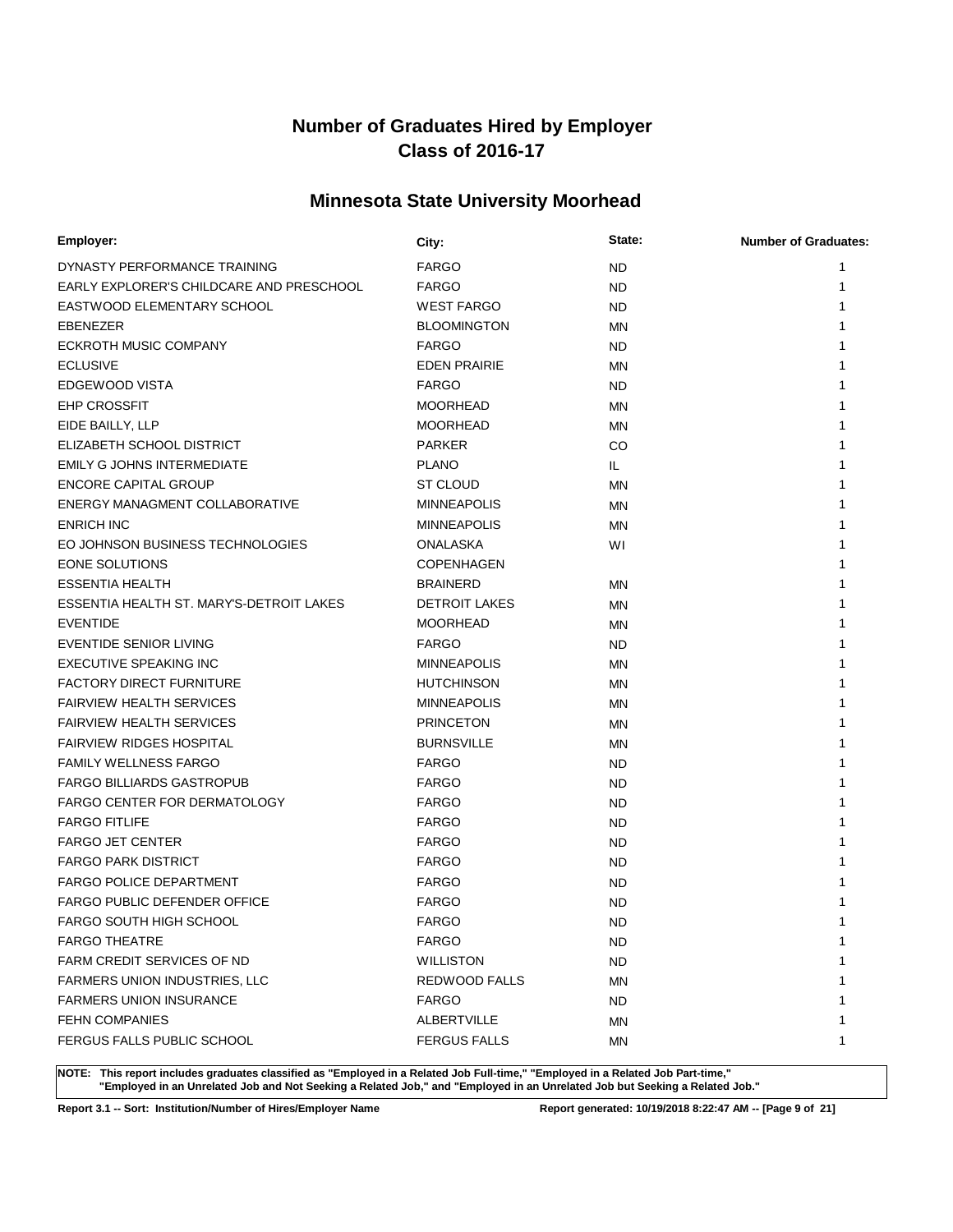# **Minnesota State University Moorhead**

| Employer:                                  | City:                   | State:    | <b>Number of Graduates:</b> |
|--------------------------------------------|-------------------------|-----------|-----------------------------|
| <b>FERNY PROPERTIES</b>                    | <b>FARGO</b>            | ND.       |                             |
| FERTILE-BELTRAMI HIGH SCHOOL               | <b>FERTILE</b>          | <b>MN</b> |                             |
| FESSENDEN-BOWDON ELEMENTARY                | <b>FESSENDEN</b>        | ND.       |                             |
| FIEBIGER, SWANSON, AND WEST                | <b>FARGO</b>            | ND.       |                             |
| FILER SCHOOL DISTRICT                      | <b>FILER</b>            | ID        |                             |
| <b>FLINT GROUP</b>                         | <b>FARGO</b>            | <b>ND</b> |                             |
| FLORENCE UNIFIED SCHOOL DISTRICT           | <b>SAN TAN VALLEY</b>   | AZ        |                             |
| F-M CONVENTION & VISITOR'S BUREAU          | <b>FARGO</b>            | ND.       |                             |
| FOREST LAKE AREA SCHOOLS                   | <b>FOREST LAKE</b>      | MN        |                             |
| <b>FORUM</b>                               | <b>WADENA</b>           | MN.       |                             |
| FORUM COMMUNICATIONS PAINTING              | <b>FARGO</b>            | ND.       |                             |
| <b>FOSSTON SCHOOL DISTRICT</b>             | <b>FOSSTON</b>          | <b>MN</b> |                             |
| <b>FRAZEE ELEMENTARY SCHOOL</b>            | <b>FRAZEE</b>           | MN        |                             |
| <b>FREELANCE</b>                           |                         |           |                             |
| <b>FREELANCE</b>                           | <b>HONOLULU</b>         | HI        |                             |
| FREELANCE TV PRODUCTION                    | LOS ANGELOS             | CA        |                             |
| FRESHWATER EDUCATION DISTRICT              | WADENA                  | <b>MN</b> |                             |
| GABA                                       | <b>TOKYO</b>            |           |                             |
| <b>GATEHOUSE MEDIA</b>                     | <b>FAIRPORT</b>         | <b>NY</b> |                             |
| <b>GET BIZZY INC</b>                       | <b>MINNEAPOLIS</b>      | <b>MN</b> |                             |
| <b>GIANT EAGLE INC</b>                     | <b>PITTSBURGH</b>       | PA        |                             |
| <b>GLASSER IMAGES</b>                      | <b>BISMARCK</b>         | ND.       |                             |
| <b>GOLDEN LIVING CENTER</b>                | <b>MOORHEAD</b>         | MN        |                             |
| <b>GOLDEN LIVING CENTER</b>                | <b>LAKE NORDEN</b>      | <b>SD</b> |                             |
| <b>GOLDMARK</b>                            | <b>FARGO</b>            | <b>ND</b> |                             |
| <b>GOODWILL</b>                            | <b>COTTONWOOD</b>       | AZ        |                             |
| <b>GRACE LUTHERAN SCHOOL</b>               | <b>FARGO</b>            | ND.       |                             |
| <b>GRAND FORKS COUNTY CHILD PROTECTION</b> | <b>GRAND FORKS</b>      | ND.       |                             |
| <b>GREAT AMERICAN INSURANCE</b>            | <b>FARGO</b>            | ND.       |                             |
| <b>GREAT NORTHERN BIKE COMPANY</b>         | <b>FARGO</b>            | ND.       |                             |
| <b>GREGORY LINDHOLM PRODUCTIONS</b>        | <b>BLAINE</b>           | <b>MN</b> |                             |
| <b>GROWING KIDS</b>                        | <b>FARGO</b>            | <b>ND</b> |                             |
| GSL EARLY EARLY CHILDHOOD EDUCATION        | <b>GLENCOE</b>          | <b>MN</b> |                             |
| HARMONY HOME HEALTH CARE                   | <b>FERGUS FALLS</b>     | ΜN        |                             |
| HARRISON SCHOOL DISTRICT                   | <b>COLORADO SPRINGS</b> | CO        | 1                           |
| <b>HAWLEY PUBLIC SCHOOLS</b>               | HAWLEY                  | MN        |                             |
| <b>HEALTH PARTNERS</b>                     | <b>BLOOMINGTON</b>      | ΜN        |                             |
| <b>HEIMERL &amp; LAMMERS</b>               | <b>MINNEAPOLIS</b>      | <b>MN</b> |                             |
| <b>HENDRICKS PUBLIC SCHOOL</b>             | <b>HENDRICKS</b>        | ΜN        |                             |
| <b>HENNEPIN MEDICAL CENTER</b>             | <b>MINNEAPOLIS</b>      | <b>MN</b> | 1                           |

**NOTE: This report includes graduates classified as "Employed in a Related Job Full-time," "Employed in a Related Job Part-time," "Employed in an Unrelated Job and Not Seeking a Related Job," and "Employed in an Unrelated Job but Seeking a Related Job."**

**Report 3.1 -- Sort: Institution/Number of Hires/Employer Name Report generated: 10/19/2018 8:22:47 AM -- [Page 10 of 21]**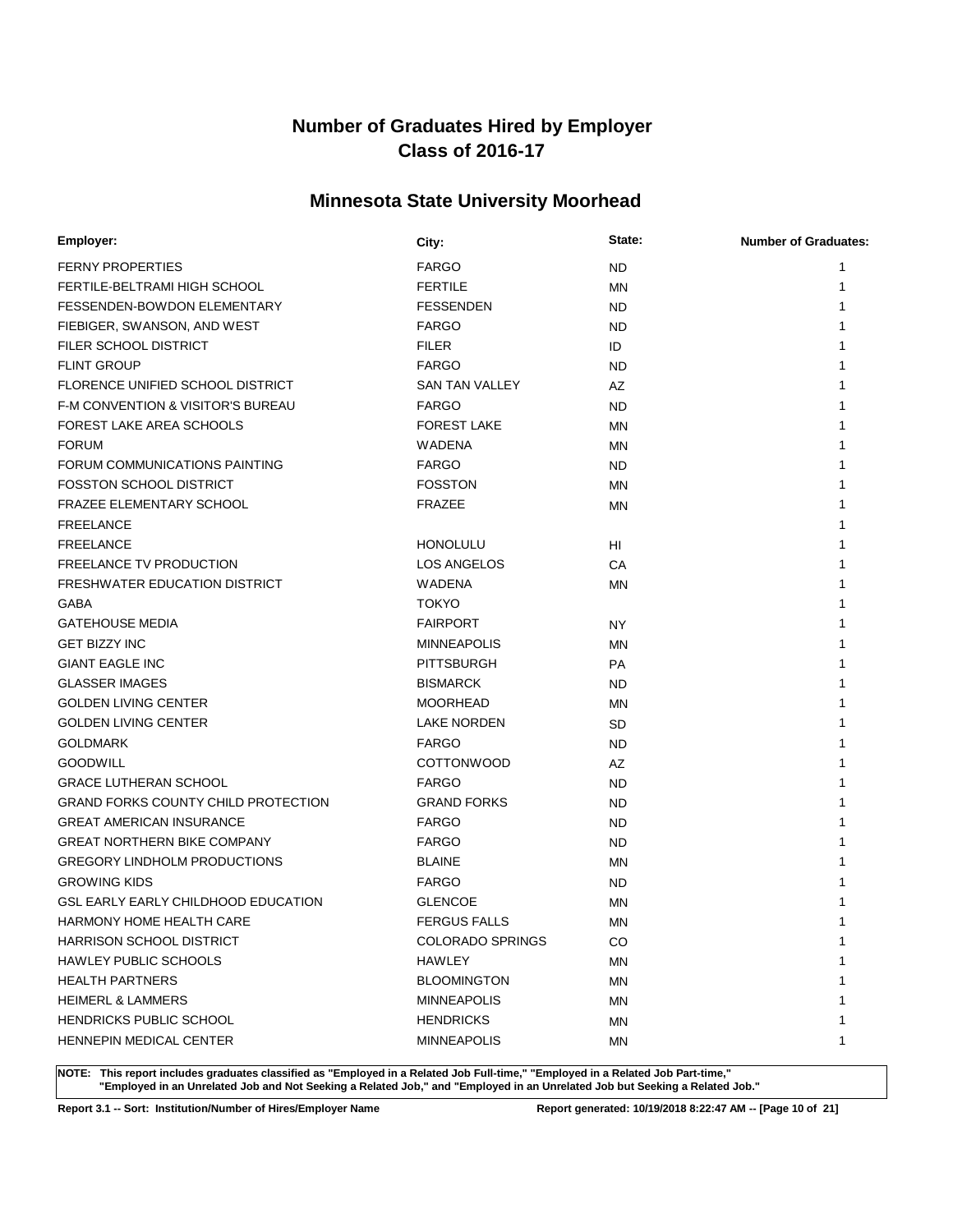# **Minnesota State University Moorhead**

| Employer:                           | City:                                 | State:    | <b>Number of Graduates:</b> |
|-------------------------------------|---------------------------------------|-----------|-----------------------------|
| <b>HENNEPIN TECHNICAL COLLEGE</b>   | <b>BROOKLYN PARK</b>                  | <b>MN</b> | 1                           |
| HIAWATHA VALLEY SCHOOL DISTRICT     | <b>WINONA</b>                         | <b>MN</b> | 1                           |
| <b>HIGH POINT NETWORKS</b>          | <b>WEST FARGO</b>                     | ND.       | 1                           |
| HOLDINGFORD HIGH SCHOOL             | <b>HOLDINGFORD</b>                    | <b>MN</b> | 1                           |
| <b>HOLLEY'S CUPPA</b>               | <b>LAS VEGAS</b>                      | <b>NV</b> |                             |
| <b>HOLY SPIRIT ELEMENTARY</b>       | <b>FARGO</b>                          | ND.       |                             |
| HOME INSTEAD SENIOR CARE            | <b>FARGO</b>                          | ND.       |                             |
| <b>HOPEKIDS</b>                     | <b>FARGO</b>                          | <b>ND</b> |                             |
| <b>HOPKINS HIGH SCHOOL</b>          | <b>MINNETONKA</b>                     | <b>MN</b> |                             |
| <b>HOPKINS NORTH JUNIOR HIGH</b>    | <b>MINNETONKA</b>                     | <b>MN</b> |                             |
| <b>HORNBACHERS</b>                  | <b>MOORHEAD</b>                       | <b>MN</b> |                             |
| <b>HORSCH</b>                       | <b>MAPLETON</b>                       | <b>ND</b> |                             |
| <b>IMANIS LIFE SCIENCES</b>         | <b>ROCHESTER</b>                      | <b>MN</b> |                             |
| <b>INFOR</b>                        | <b>MINNEAPOLIS</b>                    | MN        |                             |
| <b>INSPIRE INNOVATION LAB</b>       | <b>MOORHEAD</b>                       | <b>MN</b> | 1                           |
| <b>INSURE FORWARD</b>               | <b>FARGO</b>                          | ND        | 1                           |
| INTEGRATIVE HEALTH AND WELLNESS INC | <b>BEMIDJI</b>                        | <b>MN</b> | 1                           |
| INTEGREON MANAGED SOLUTIONS LTD     | <b>FARGO</b>                          | ND.       |                             |
| INTERMEDIATE SCHOOL DISTRICT        | <b>ROSEMONT</b>                       | <b>MN</b> | 1                           |
| INTERNATIONAL MARKETING SYSTEMS LTD | <b>FARGO</b>                          | <b>ND</b> | 1                           |
| <b>INTERSTATES</b>                  | SIOUX CITY                            | IA        | 1                           |
| <b>INTERSTATES</b>                  | <b>SIOUX FALLS</b>                    | SD        |                             |
| <b>INVISION EYE CARE</b>            | <b>FERGUS FALLS</b>                   | <b>MN</b> |                             |
| <b>IOWA STATE UNIVERSITY</b>        | AMES                                  | IA        |                             |
| <b>ISD 564</b>                      | THIEF RIVER FALLS                     | <b>MN</b> |                             |
| <b>ISD 622</b>                      | NORTH ST. PAUL                        | <b>MN</b> |                             |
| <b>ISD 728</b>                      | <b>ELK RIVER</b>                      | <b>MN</b> |                             |
| <b>J.H. FINDORFF &amp; SONS INC</b> | <b>MADISON</b>                        | WI        | 1                           |
| JAMESTOWN PUBLIC SCHOOLS            | <b>JAMESTOWN</b>                      | ND        | 1                           |
| JESSIE L JENSEN ELEMENTARY SCHOOL   | <b>MISSION</b>                        | ТX        |                             |
| <b>JET PROGRAM</b>                  |                                       |           |                             |
| JFUERST REAL ESTATE PHOTOGRAPHY     | <b>MINNEAPOLIS</b><br><b>MOORHEAD</b> | <b>MN</b> |                             |
| <b>JIMMY JOHN'S</b>                 |                                       | MN        |                             |
| JOHNSON ELEMENTARY SCHOOL           | <b>DENVER</b>                         | CO        | 1                           |
| <b>JPII CATHOLIC SCHOOLS</b>        | <b>FARGO</b>                          | ND        | 1                           |
| KASSON MANTORVILLE PUBLIC SCHOOL    | <b>MANTORVILLE</b>                    | <b>MN</b> | 1                           |
| <b>KENSINGTON BANK</b>              | <b>KENSINGTON</b>                     | <b>MN</b> |                             |
| <b>KENTWOOD MANOR</b>               | MOORHEAD                              | MN        |                             |
| KETAMINE CARE CLINIC                | <b>BISMARCK</b>                       | ND        |                             |
| KIDDIE ACADEMY                      | <b>ARLINGTON HEIGHTS</b>              | IL.       | 1                           |

**NOTE: This report includes graduates classified as "Employed in a Related Job Full-time," "Employed in a Related Job Part-time," "Employed in an Unrelated Job and Not Seeking a Related Job," and "Employed in an Unrelated Job but Seeking a Related Job."**

**Report 3.1 -- Sort: Institution/Number of Hires/Employer Name Report generated: 10/19/2018 8:22:47 AM -- [Page 11 of 21]**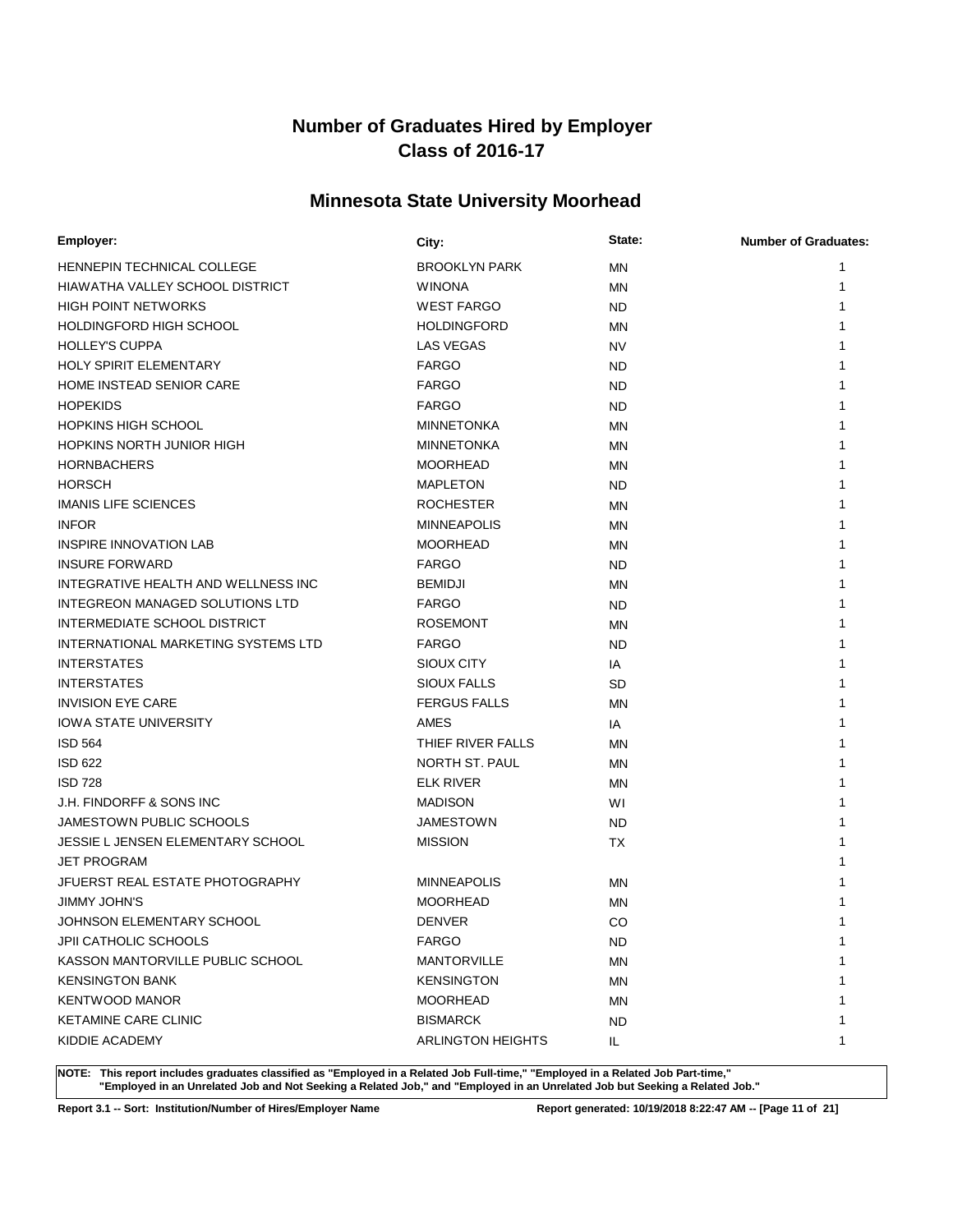# **Minnesota State University Moorhead**

| Employer:                                | City:                | State:    | <b>Number of Graduates:</b> |
|------------------------------------------|----------------------|-----------|-----------------------------|
| KILO MIDDLE SCHOOL                       | <b>AUBURN</b>        | <b>WA</b> | 1                           |
| KINETIC LEASING INC                      | <b>FARGO</b>         | <b>ND</b> | 1                           |
| <b>KOAM-TV</b>                           | <b>PITTSBURG</b>     | KS        |                             |
| <b>KVLY</b>                              | <b>FARGO</b>         | <b>ND</b> |                             |
| KVRR-FOX                                 | <b>FARGO</b>         | <b>ND</b> |                             |
| LAKE AGASSIZ SPECIAL ED COOPERATIVE      | <b>AUDUBON</b>       | <b>MN</b> |                             |
| LAKE REGION HEALTHCARE                   | <b>FERGUS FALLS</b>  | <b>MN</b> |                             |
| LAKELAND BROADCASTING COMPANY            | WILLMAR              | <b>MN</b> |                             |
| LAKELAND MENTAL HEALTH CENTER            | <b>DETROIT LAKES</b> | <b>MN</b> |                             |
| LAKES AND PRAIRIES COMMUNITY PARTNERSHIP | <b>MOORHEAD</b>      | <b>MN</b> |                             |
| LAKES CRISIS AND RESOURCE CENTER         | <b>DETROIT LAKES</b> | MN.       |                             |
| LAKOTA HIGH SCHOOL                       | LAKOTA               | ND.       |                             |
| LANDSCAPE STRUCTURES                     | <b>DELANO</b>        | MN        |                             |
| <b>LARSON HELICOPTERS</b>                | PERHAM               | <b>MN</b> |                             |
| <b>LCCMR</b>                             | <b>HAWLEY</b>        | ΜN        |                             |
| LEGACY HIGH SCHOOL                       | <b>BISMARCK</b>      | <b>ND</b> |                             |
| LEGACY LEARNING AND PRESCHOOL CENTER     | CASSELTON            | <b>ND</b> |                             |
| LEGENDARY MOTORSPORTS                    | <b>FARGO</b>         | <b>ND</b> |                             |
| <b>LEXINGTON KIDS</b>                    | <b>ST PAUL</b>       | MN        |                             |
| LIFE CARE MEDICAL CENTER                 | <b>ROSEAU</b>        | <b>MN</b> |                             |
| LIFE TEEN COVECREST                      | <b>CLEVELAND</b>     | GA        | 1                           |
| LIFECORE BIOMEDICAL                      | <b>CHASKA</b>        | <b>MN</b> | 1                           |
| LIL BLOOMERS CHILD CARE & PRESCHOOL      | <b>WEST FARGO</b>    | ND.       |                             |
| LITTLE B'S                               | <b>BARNUM</b>        | <b>MN</b> |                             |
| LITTLE NEWTONS                           | <b>PLYMOUTH</b>      | MN        |                             |
| LUTHERAN SERVICES IN IOWA                | <b>DES MOINES</b>    | IA        |                             |
| LUTHERAN SOCIAL SERVICES OF ND           | <b>FARGO</b>         | <b>ND</b> |                             |
| LUX COMMUNITIES                          | <b>FARGO</b>         | <b>ND</b> |                             |
| LYLE PUBLIC SCHOOLS                      | LYLE                 | <b>MN</b> |                             |
| MACCRAY SCHOOL DISTRICT                  | RAYMOND              | <b>MN</b> |                             |
| <b>MADDOCK HIGH SCHOOL</b>               | <b>MADDOCK</b>       | <b>ND</b> |                             |
| MAHUBE-OTWA COMMUNITY ACTION PARTNERS    | <b>PARK RAPIDS</b>   | <b>MN</b> |                             |
| <b>MAIN STREET FARMER</b>                | <b>ST.MICHAEL</b>    | <b>MN</b> |                             |
| MALL OF AMERICA                          | <b>BLOOMINGTON</b>   | ΜN        | 1                           |
| <b>MANKATO CLINIC LTD</b>                | <b>MANKATO</b>       | ΜN        | 1                           |
| MAPLEWOOD SCHOOL DISTRICT                | <b>ST PAUL</b>       | <b>MN</b> | 1                           |
| <b>MARCUS THEATRES</b>                   | <b>FARGO</b>         | <b>ND</b> | 1                           |
| <b>MASAHIRO RINGOEN</b>                  | <b>HIROSAKI</b>      |           |                             |
| MASCHKA, RIEDY, RIESE, & FRENTZ          | <b>MANKATO</b>       | ΜN        | 1                           |
| <b>MCCANN MINNEAPOLIS</b>                | <b>MINNEAPOLIS</b>   | MN        | 1                           |

**NOTE: This report includes graduates classified as "Employed in a Related Job Full-time," "Employed in a Related Job Part-time," "Employed in an Unrelated Job and Not Seeking a Related Job," and "Employed in an Unrelated Job but Seeking a Related Job."**

**Report 3.1 -- Sort: Institution/Number of Hires/Employer Name Report generated: 10/19/2018 8:22:47 AM -- [Page 12 of 21]**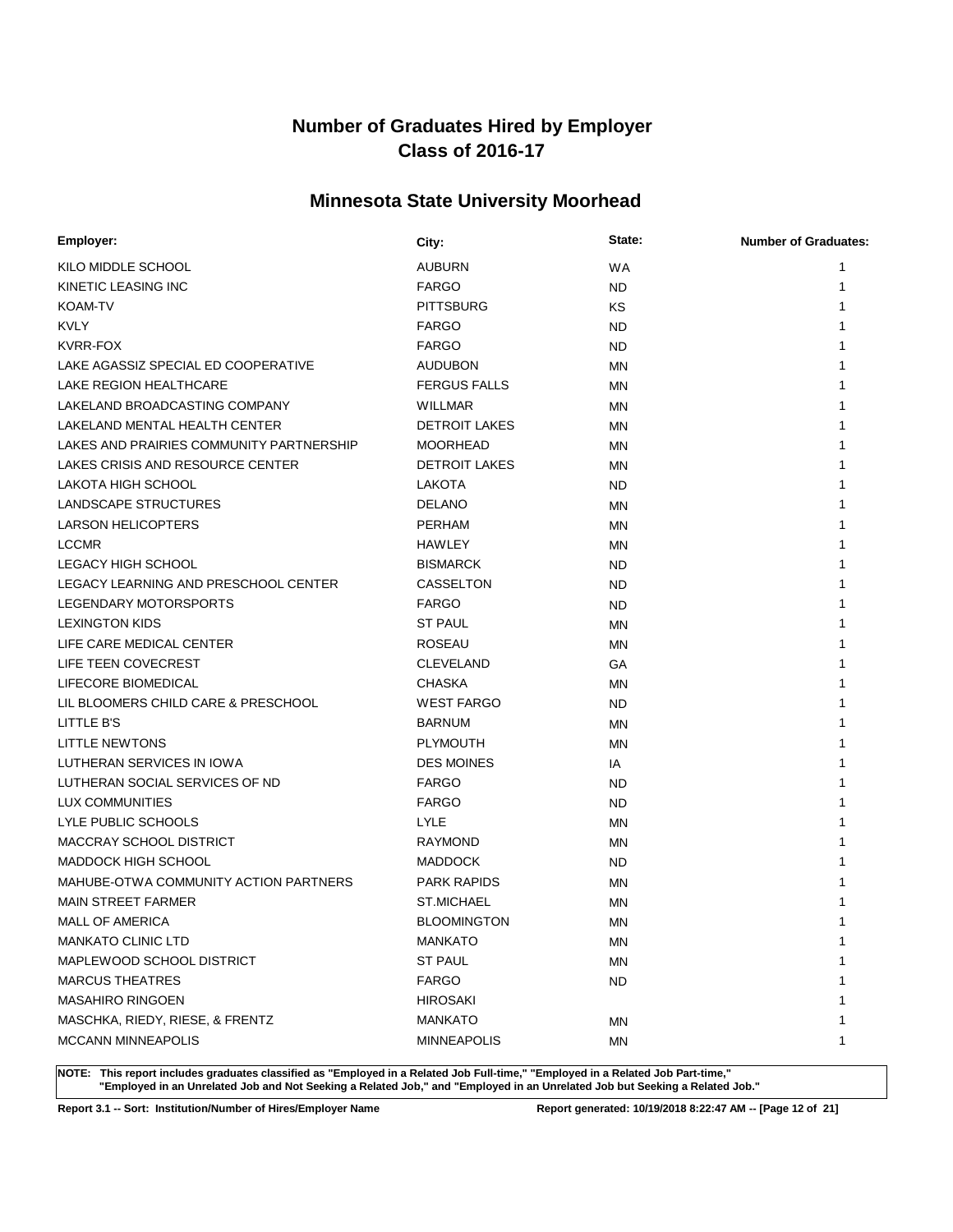# **Minnesota State University Moorhead**

| Employer:                                | City:                 | State:    | <b>Number of Graduates:</b> |
|------------------------------------------|-----------------------|-----------|-----------------------------|
| MCGOUGH CONSTRUCTION                     | <b>FARGO</b>          | <b>ND</b> | 1                           |
| MEDARY ELEMENTARY SCHOOL                 | <b>BROOKINGS</b>      | <b>SD</b> | 1                           |
| MEDFORD ELEMENTARY SCHOOL                | <b>MANKATO</b>        | <b>MN</b> |                             |
| MEDFORD HIGH SCHOOL                      | <b>MEDFORD</b>        | <b>MN</b> |                             |
| <b>MEDIVATORS</b>                        | <b>PLYMOUTH</b>       | <b>MN</b> |                             |
| MELROSE AREA SCHOOLS                     | <b>MELROSE</b>        | <b>MN</b> |                             |
| <b>MENAHGA ELEMENTARY</b>                | MENAHGA               | MN        |                             |
| MENOMONIE AREA SCHOOL                    | <b>MENOMONIE</b>      | WI        |                             |
| <b>MERCHOLOGY</b>                        | <b>MINNETONKA</b>     | MN        |                             |
| <b>MERIDIAN SERVICES</b>                 | <b>HOPKINS</b>        | <b>MN</b> |                             |
| <b>MERRILL EDGE</b>                      | ROLLING MEADOWS       | IL.       |                             |
| MESABI EAST ELEMENTARY SCHOOL            | <b>AURORA</b>         | <b>MN</b> |                             |
| <b>METHODIST HOSPITAL</b>                | <b>ST. LOUIS PARK</b> | MN        |                             |
| <b>METRO DENTALCARE</b>                  | <b>ROSEVILLE</b>      | <b>MN</b> |                             |
| <b>MICROSOFT</b>                         | <b>MADISON</b>        | SD        |                             |
| MIDWAY PUBLIC SCHOOL                     | <b>INKSTER</b>        | <b>ND</b> |                             |
| MILL CITY PROTECTIVE AGENCY              | <b>FRIDLEY</b>        | MN        |                             |
| MILLAR PUBLIC SCHOOLS                    | <b>OMAHA</b>          | <b>NE</b> |                             |
| MILLE LACS HEALTH SYSTEM                 | <b>ONAMIA</b>         | <b>MN</b> |                             |
| MINISTRY RECORDING GROUP                 | <b>MIAMI</b>          | FL        |                             |
| MINNEAPOLIS COMMUNITY AND TECH COLLEGE   | <b>MINNEAPOLIS</b>    | <b>MN</b> | 1                           |
| MINNEHAHA ACADEMY                        | <b>MINNEAPOLIS</b>    | <b>MN</b> |                             |
| MINNESOTA STATE CTC                      | <b>FERGUS FALLS</b>   | MN        |                             |
| MINNEWASKA SCHOOLS                       | <b>GLENWOOD</b>       | MN        |                             |
| MINNEWAUKAN SCHOOL                       | <b>MINNEWAUKAN</b>    | <b>MN</b> |                             |
| MOCO INC                                 | <b>ROSEVILLE</b>      | ΜN        |                             |
| MOORHEAD AREA PUBLIC SCHOOLS             | <b>MOORHEAD</b>       | <b>MN</b> |                             |
| MOREAU CATHOLIC HIGH SCHOOL              | <b>HAYWARD</b>        | CA        | 1                           |
| MORGAN COMMUNITY COLLEGE                 | <b>FORT MORGAN</b>    | CO        | 1                           |
| MORTGAGE COMPANY                         | <b>WEST FARGO</b>     | <b>ND</b> |                             |
| MOTT-REGENT SCHOOL DISTRICT              | <b>MOTT</b>           | ND        |                             |
| MOUNDS VIEW HIGH SCHOOL                  | <b>SHOREVIEW</b>      | <b>MN</b> |                             |
| MR. GOODCENTS                            | <b>FARGO</b>          | <b>ND</b> |                             |
| <b>MSUM</b>                              | <b>MOORHEAD</b>       | <b>MN</b> | 1                           |
| <b>MSUM EARLY EDUCATION CENTER</b>       | MOORHEAD              | ΜN        | 1                           |
| <b>MUTT HUTT</b>                         | <b>MOORHEAD</b>       | <b>MN</b> | 1                           |
| N/A                                      | ALEXANDRIA            | ΜN        | 1                           |
| N/A                                      | <b>WILLISTON</b>      | ND        | 1                           |
| N <sub>3</sub>                           | <b>FARGO</b>          | ND.       | 1                           |
| NATIONAL AERONAUTICS AND SPACE ADMINISTR | <b>EDWARDS AFB</b>    | CA        | 1                           |

**NOTE: This report includes graduates classified as "Employed in a Related Job Full-time," "Employed in a Related Job Part-time," "Employed in an Unrelated Job and Not Seeking a Related Job," and "Employed in an Unrelated Job but Seeking a Related Job."**

**Report 3.1 -- Sort: Institution/Number of Hires/Employer Name Report generated: 10/19/2018 8:22:47 AM -- [Page 13 of 21]**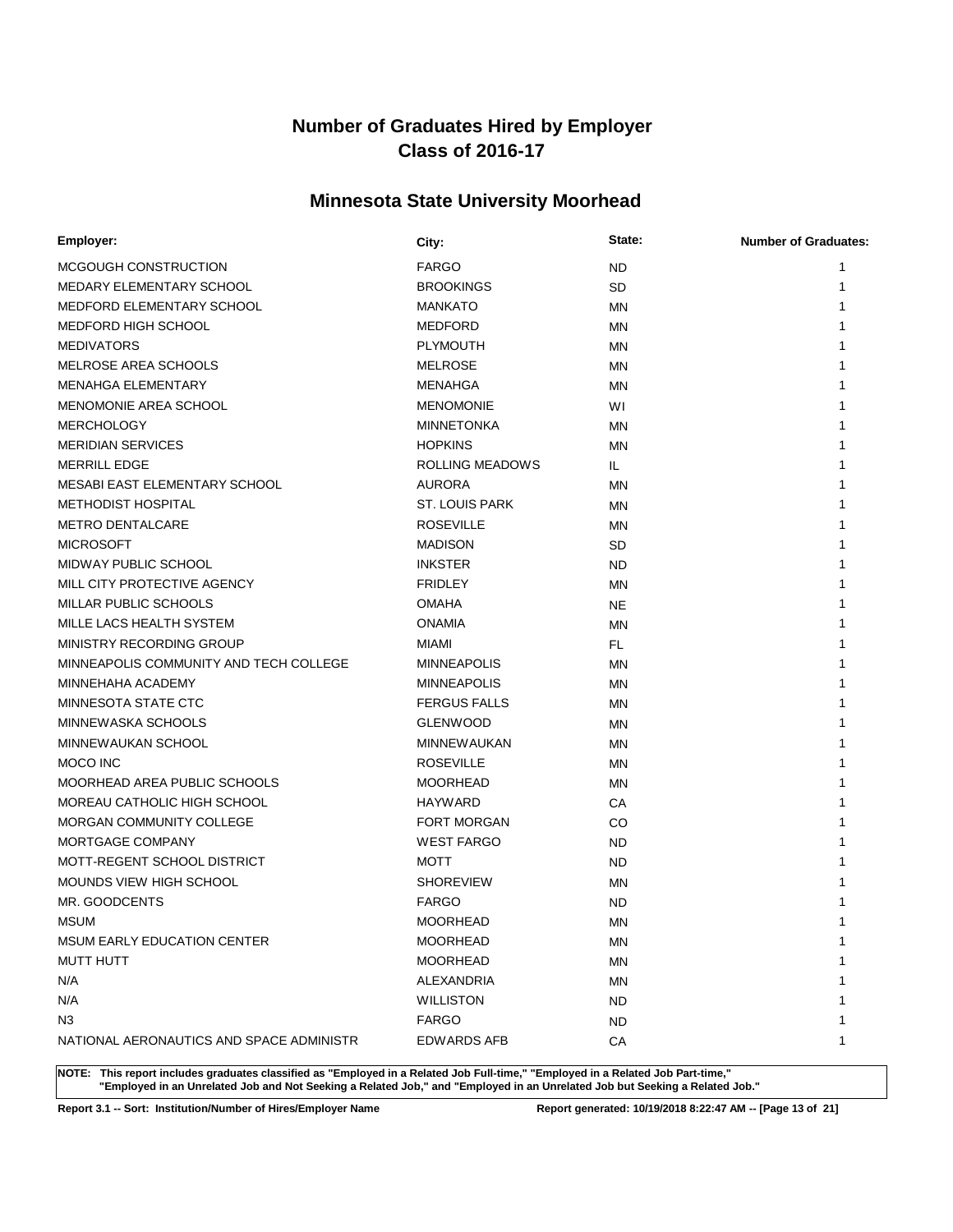# **Minnesota State University Moorhead**

| Employer:                                | City:                   | State:    | <b>Number of Graduates:</b> |
|------------------------------------------|-------------------------|-----------|-----------------------------|
| NATIONAL HOSPITALITY SERVICES            | <b>FARGO</b>            | <b>ND</b> |                             |
| <b>NAVITOR</b>                           | <b>MANKATO</b>          | <b>MN</b> |                             |
| ND DEPT. OF CORRECTIONS AND REHAB        | <b>JAMESTOWN</b>        | <b>ND</b> |                             |
| <b>NELSON AUTO</b>                       | <b>FERGUS FALLS</b>     | <b>MN</b> |                             |
| NEW CITY SCHOOL                          | <b>MINNEAPOLIS</b>      | <b>MN</b> |                             |
| <b>NEW LIFE LUTHERAN</b>                 | <b>ROTHSAY</b>          | MN        |                             |
| NEW ULM HIGH SCHOOL                      | <b>NEW ULM</b>          | MN        |                             |
| NEW YORK AND COMPANY                     | <b>FARGO</b>            | <b>ND</b> |                             |
| <b>NEWLIFE CENTER</b>                    | <b>FARGO</b>            | <b>ND</b> |                             |
| NEWPORT NEWS PUBLIC SCHOOLS              | NEWPORT NEWS            | VA        |                             |
| <b>NEXUS</b>                             | <b>AUSTIN</b>           | MN        |                             |
| NOODLES AND COMPANY                      | <b>ST PAUL</b>          | MN        |                             |
| <b>NORDIC NEEDLE</b>                     | <b>FARGO</b>            | <b>ND</b> |                             |
| <b>NORIDIAN</b>                          | <b>FARGO</b>            | <b>ND</b> |                             |
| NOR-SON CUSTOM BUILDER                   | <b>BAXTER</b>           | <b>MN</b> |                             |
| NORTH DAKOTA                             | <b>FARGO</b>            | <b>ND</b> |                             |
| NORTH DAKOTA AUTISM CENTER INC           | <b>WEST FARGO</b>       | <b>ND</b> |                             |
| NORTH DAKOTA HOUSE MINORITY OFFICE       | <b>BISMARCK</b>         | <b>ND</b> |                             |
| NORTH DAKOTA STATE UNIVERSITY            | <b>FARGO</b>            | <b>ND</b> |                             |
| NORTH HUDSON ELEMENTARY SCHOOL           | <b>HUDSON</b>           | WI        |                             |
| NORTH STAR PUBLIC SCHOOL                 | CANDO                   | <b>ND</b> |                             |
| NORTH SUBURBAN AQUATIC CLUB              | <b>SHOREVIEW</b>        | <b>MN</b> |                             |
| NORTHERN ARIZONA UNIVERSITY              | <b>FLAGSTAFF</b>        | AZ        |                             |
| NORTHERN PINES MENTAL HEALTH CENTER      | PINE RIVER              | <b>MN</b> |                             |
| NORTHERN PINES MENTAL HEALTH CENTER      | WADENA                  | <b>MN</b> |                             |
| NORTHFIELD HOSPITALS                     | <b>NORTHFIELD</b>       | MN        |                             |
| NORTHLAND LEARNING CENTER                | <b>VIRGINIA</b>         | <b>MN</b> |                             |
| NORTHWESTERN MUTUAL                      | <b>FARGO</b>            | <b>ND</b> |                             |
| NOTHLAND COMMUNITY AND TECHNICAL COLLEGE | THIEF RIVER FALLS       | <b>MN</b> |                             |
| NYSTROM AND ASSOCIATES LTD               | <b>COON RAPIDS</b>      | MN        |                             |
| OAK GROVE LUTHERAN SCHOOL                | <b>FARGO</b>            | <b>ND</b> |                             |
| <b>OCEAN MEDIA</b>                       | <b>HUNTINGTON BEACH</b> | СA        |                             |
| OFFICE DEPTO                             | <b>FARGO</b>            | <b>ND</b> |                             |
| O'KEEFE O'BRIEN LYSON FOSS               | <b>FARGO</b>            | <b>ND</b> | 1                           |
| OLYMPIC EDUCATIONAL SCHOOL DISTRICT      | <b>BREMERTON</b>        | <b>WA</b> | 1                           |
| <b>ONSHARP</b>                           | <b>FARGO</b>            | ND.       |                             |
| ORANGE RECORDS INC                       | <b>FARGO</b>            | <b>ND</b> |                             |
| ORANGE THEORY FITNESS                    | <b>TORRANCE</b>         | СA        |                             |
| ORANGE THEORY FITNESS                    | <b>FARGO</b>            | <b>ND</b> |                             |
| ORTONVILLE GOLF COURSE                   | <b>ORTONVILLE</b>       | ΜN        | 1                           |

**NOTE: This report includes graduates classified as "Employed in a Related Job Full-time," "Employed in a Related Job Part-time," "Employed in an Unrelated Job and Not Seeking a Related Job," and "Employed in an Unrelated Job but Seeking a Related Job."**

**Report 3.1 -- Sort: Institution/Number of Hires/Employer Name Report generated: 10/19/2018 8:22:47 AM -- [Page 14 of 21]**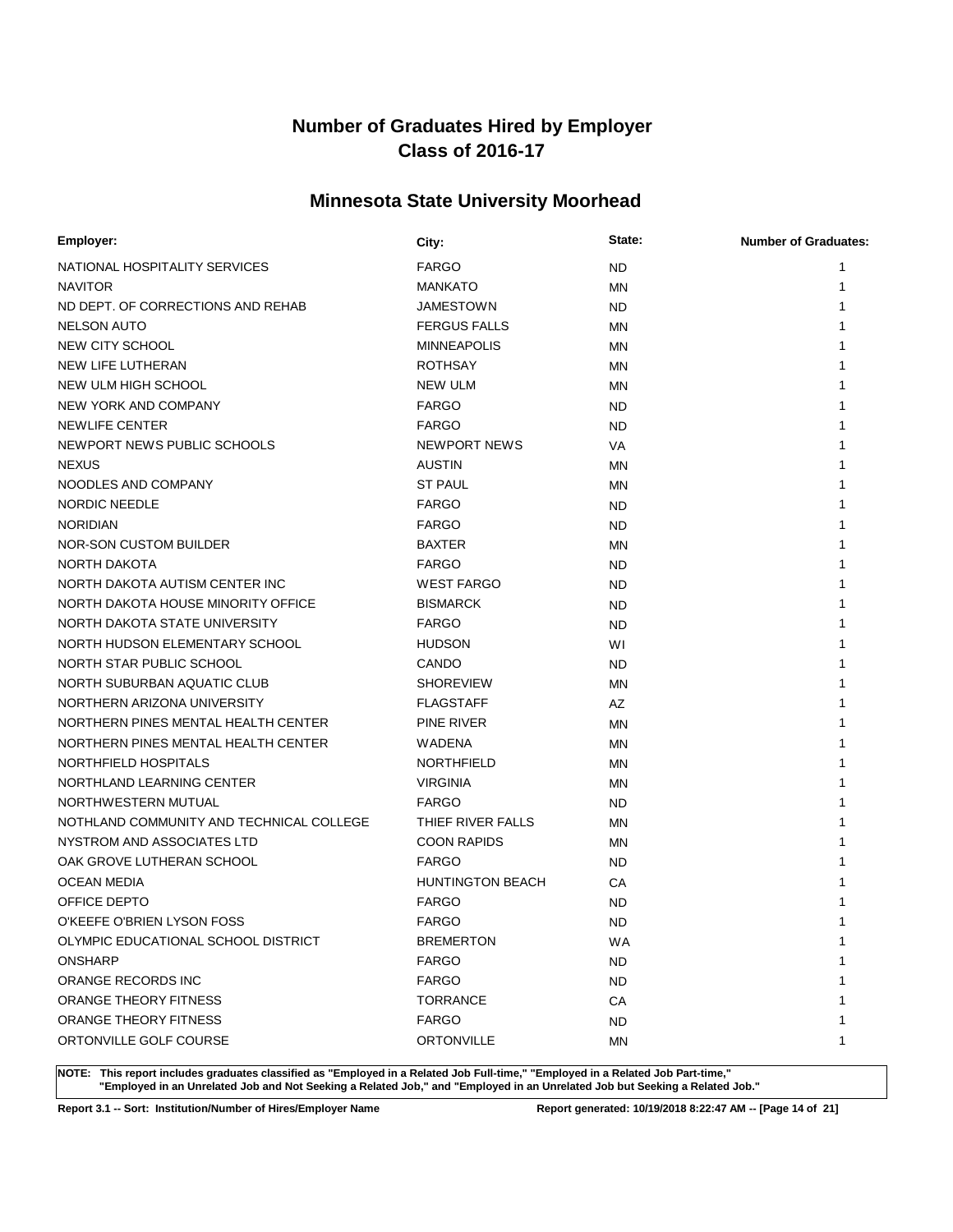# **Minnesota State University Moorhead**

| Employer:                        | City:                 | State:    | <b>Number of Graduates:</b> |
|----------------------------------|-----------------------|-----------|-----------------------------|
| OSGOOD EYECARE PROFESSIONALS     | <b>FARGO</b>          | <b>ND</b> | 1                           |
| OSSEO AREA SCHOOLS               | <b>MAPLE GROVE</b>    | MN        | 1                           |
| <b>OSTER LAW OFFICE</b>          | <b>FARGO</b>          | ND.       | 1                           |
| <b>OUTLET RECREATION</b>         | <b>FARGO</b>          | ND.       |                             |
| PADGETT                          | <b>FARGO</b>          | <b>ND</b> |                             |
| <b>PAGEL WEIKUM</b>              | <b>BISMARCK</b>       | <b>ND</b> | 1                           |
| PAREXEL                          | <b>FARGO</b>          | ND.       |                             |
| PARK NICOLLET HEALTH SERVICES-HR | <b>MINNETONKA</b>     | <b>MN</b> |                             |
| PARK NICOLLET METHODIST HOSPITAL | <b>ST LOUIS</b>       | MN        |                             |
| PARK RAPIDS AREA SCHOOL          | <b>PARK RAPIDS</b>    | MN        |                             |
| PARK RIVER ELEMENTARY SCHOOL     | <b>PARK RIVER</b>     | ND.       |                             |
| PARTNERS IN COMMUNITY SUPPORT    | <b>ST PAUL</b>        | ΜN        |                             |
| <b>PATH</b>                      | <b>FARGO</b>          | <b>ND</b> | 1                           |
| PEDIATRIC HOME SERVICES          | <b>ROSEVILLE</b>      | MN        | 1                           |
| PENNFIELD MIDDLE SCHOOL          | <b>BATTLE CREEK</b>   | MI        | 1                           |
| PERHAM HEALTH                    | PERHAM                | <b>MN</b> |                             |
| PERHAM HEALTH SANFORD            | <b>PERHAM</b>         | <b>MN</b> |                             |
| PETROSERVE USA                   | <b>WEST FARGO</b>     | <b>ND</b> | 1                           |
| PILLAGER SCHOOLS                 | <b>PILLAGER</b>       | <b>MN</b> |                             |
| PILLAGER SCHOOLS DISTRICT        | <b>CONCORD</b>        | <b>NH</b> | 1                           |
| PINE CITY ELEMENTARY SCHOOL      | PINE CITY             | MN        | 1                           |
| PINE POINT PUBLIC SCHOOL DIST.   | <b>PONSFORD</b>       | MN        | 1                           |
| PINNACLE SERVICES                | <b>MINNEAPOLIS</b>    | <b>MN</b> | 1                           |
| PINNACLE SERVICES INC            | <b>MINNEAPOLIS</b>    | <b>MN</b> |                             |
| PIPER'S COFFEE & BURGER BAR      | <b>EDEN PRAIRIE</b>   | MN        |                             |
| PLYMOUTH MIDDLE SCHOOL           | <b>PLYMOUTH</b>       | MN        |                             |
| <b>POET</b>                      | <b>BIG STONE CITY</b> | SD        |                             |
| POINT CHIROPRACTIC               | <b>BEND</b>           | OR.       |                             |
| <b>POLARIS INDUSTRIES</b>        | <b>ROSEAU</b>         | MN        |                             |
| PORTER CREEK HARDWOOD GRILL      | <b>BURNESVILLE</b>    | MN        |                             |
| POWDER&PANDEMONIUM               | <b>FARGO</b>          | <b>ND</b> |                             |
| PRAIRIE SEEDS ACADEMY            | <b>BROOKLYN PARK</b>  | <b>MN</b> |                             |
| PRAIRIE ST. JOHN'S               | <b>FARGO</b>          | <b>ND</b> |                             |
| <b>PRESCHOOL</b>                 | <b>PLYMOUTH</b>       | MN        | 1                           |
| PRGX GLOBAL INC                  | <b>MAPLE GROVE</b>    | ΜN        | 1                           |
| PROCORE TECHNOLOGIES             | <b>WILLMAR</b>        | ΜN        | 1                           |
| PROCTOR PUBLIC SCHOOLS           | <b>PROCTOR</b>        | ΜN        | 1                           |
| PROFILE BY SANFORD               | <b>EDEN PRAIRIE</b>   | ΜN        | 1                           |
| PROFILE BY SANFORD               | <b>FARGO</b>          | ND.       | 1                           |
| PROFILE BY SANFORD               | <b>HENDERSON</b>      | TN        | 1                           |

**NOTE: This report includes graduates classified as "Employed in a Related Job Full-time," "Employed in a Related Job Part-time," "Employed in an Unrelated Job and Not Seeking a Related Job," and "Employed in an Unrelated Job but Seeking a Related Job."**

**Report 3.1 -- Sort: Institution/Number of Hires/Employer Name Report generated: 10/19/2018 8:22:47 AM -- [Page 15 of 21]**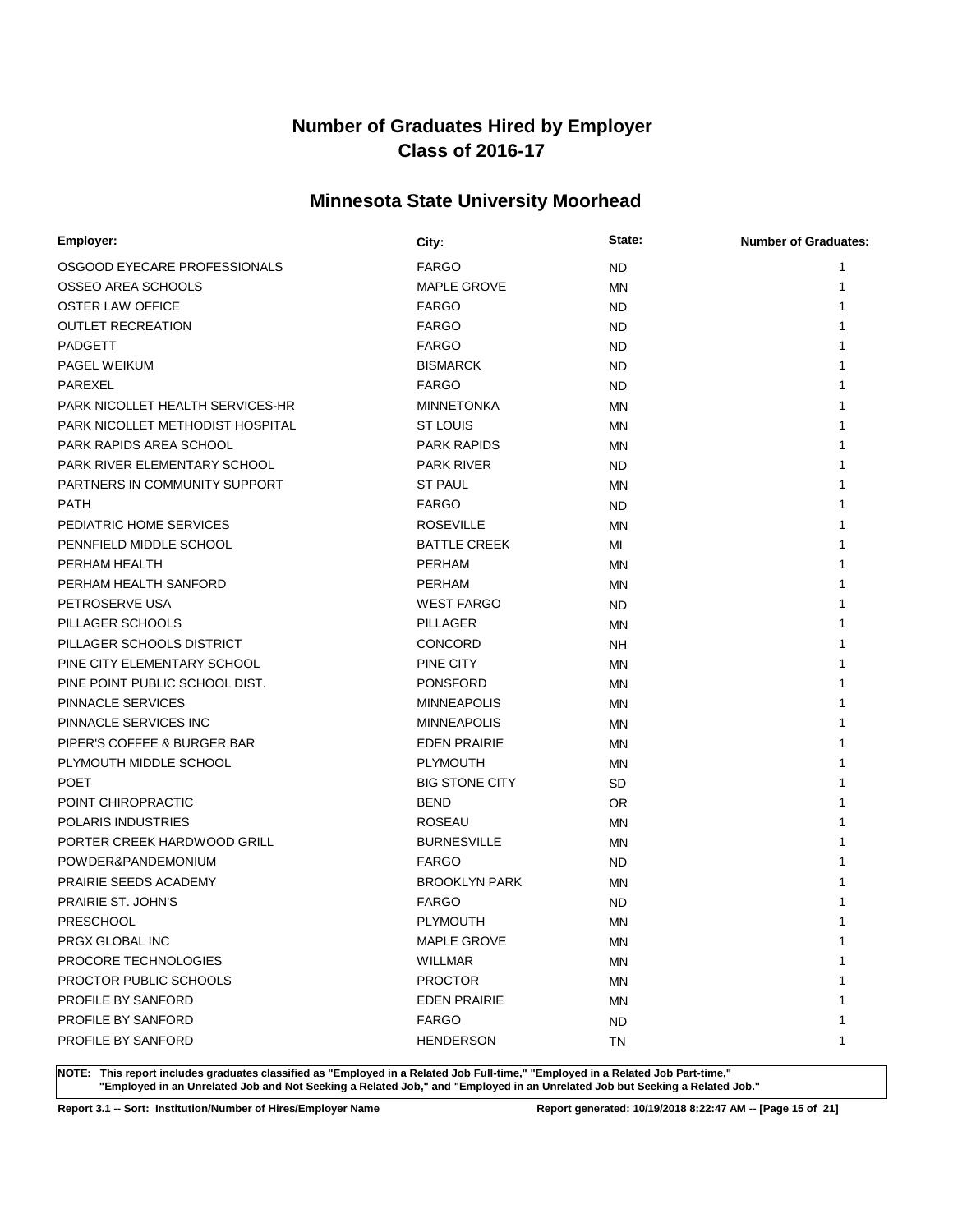# **Minnesota State University Moorhead**

| Employer:                           | City:                | State:    | <b>Number of Graduates:</b> |
|-------------------------------------|----------------------|-----------|-----------------------------|
| PUBLIC HEALTH                       | <b>VALLEY CITY</b>   | <b>ND</b> | 1                           |
| <b>PURE FITNESS FARGO</b>           | <b>FARGO</b>         | <b>ND</b> | 1                           |
| QUILL.COM                           | <b>MOORHEAD</b>      | <b>MN</b> |                             |
| QUINCY UNIVERSITY                   | <b>QUINCY</b>        | IL.       |                             |
| R.J. ENERGY SOLUTIONS               | <b>FARGO</b>         | <b>ND</b> |                             |
| R.S. HUGHES CO INC                  | <b>DALLAS</b>        | ТX        |                             |
| RAMSEY POLICE DEPARTMENT            | <b>RAMSEY</b>        | <b>MN</b> |                             |
| <b>RASMUSSEN COLLEGE</b>            | <b>BLOOMINGTON</b>   | <b>MN</b> |                             |
| <b>RAZOR TRACKING</b>               | <b>FARGO</b>         | <b>ND</b> |                             |
| RC HOSPITAL AND CLINCS              | <b>OLIVIA</b>        | <b>MN</b> |                             |
| REALTRUCK.COM                       | <b>FARGO</b>         | <b>ND</b> |                             |
| <b>RED HAWKS</b>                    | <b>FARGO</b>         | <b>ND</b> |                             |
| <b>RED HEN TAPHOUSE</b>             | <b>BURNESVILLE</b>   | <b>MN</b> |                             |
| RED LAKE COUNTY ELEMENTARY          | <b>PLUMMER</b>       | <b>MN</b> |                             |
| <b>RED LAKE SCHOOLS</b>             | RED LAKE             | <b>MN</b> |                             |
| <b>RED RAVEN ESPRESSO PARLOR</b>    | <b>FARGO</b>         | <b>ND</b> |                             |
| RED RIVER FINANCIAL GROUP           | <b>FARGO</b>         | <b>ND</b> |                             |
| <b>RED RIVER HUMAN SERVICES</b>     | <b>FARGO</b>         | <b>ND</b> |                             |
| RED RIVER HUMAN SERVICES FOUNDATION | <b>FARGO</b>         | <b>ND</b> |                             |
| <b>REED GROUP</b>                   | <b>WESTMINSTER</b>   | CO        |                             |
| <b>REGIONAL MEDICAL CENTER</b>      | <b>MANCHESTER</b>    | IA        |                             |
| <b>REHAB AUTHORITY</b>              | <b>BISMARCK</b>      | <b>ND</b> |                             |
| <b>REHABVISIONS</b>                 | <b>DICKINSON</b>     | MN        |                             |
| REILE'S TRANSFER AND DELIVERY       | <b>GRAND FORKS</b>   | <b>ND</b> |                             |
| <b>REJUV</b>                        | <b>FARGO</b>         | <b>ND</b> |                             |
| <b>REVEL DIGITAL</b>                | <b>FARGO</b>         | <b>ND</b> |                             |
| RICHLAND PUBLIC SCHOOLS             | <b>COLFAX</b>        | <b>ND</b> |                             |
| RIDGEWATER COLLEGE                  | <b>HUTCHINSON</b>    | MN        |                             |
| <b>RIGELS INC</b>                   | <b>MOORHEAD</b>      | ΜN        |                             |
| RLCC ELEMENTARY SCHOOL              | <b>PLUMMER</b>       | MN        |                             |
| RODAN AND FIELDS                    | <b>SAINT FRANCIS</b> | <b>MN</b> |                             |
| ROGERS HIGH SCHOOL                  | <b>ROGERS</b>        | ΜN        |                             |
| RONNOCO COFFEE                      | ST.LOUIS             | <b>MO</b> |                             |
| ROOSEVELT ELEMENTARY SCHOOL         | <b>DETROIT LAKES</b> | ΜN        |                             |
| ROOSEVELT ELEMENTARY SCHOOL         | <b>FARGO</b>         | <b>ND</b> | 1                           |
| ROSEMOUNT SCHOOL DISTRICT           | <b>ROSEMOUNT</b>     | ΜN        |                             |
| ROSSMAN ELEMENTARY SCHOOL           | <b>DETROIT LAKES</b> | <b>MN</b> |                             |
| <b>RUBY TUESDAY</b>                 | <b>FARGO</b>         | <b>ND</b> |                             |
| RUSH CITY HIGH SCHOOL               | <b>RUSH CITY</b>     | ΜN        |                             |
| RYMAN HOSPITALITY PROPERTIES        | <b>NASHVILLE</b>     | <b>TN</b> | 1                           |

**NOTE: This report includes graduates classified as "Employed in a Related Job Full-time," "Employed in a Related Job Part-time," "Employed in an Unrelated Job and Not Seeking a Related Job," and "Employed in an Unrelated Job but Seeking a Related Job."**

**Report 3.1 -- Sort: Institution/Number of Hires/Employer Name Report generated: 10/19/2018 8:22:47 AM -- [Page 16 of 21]**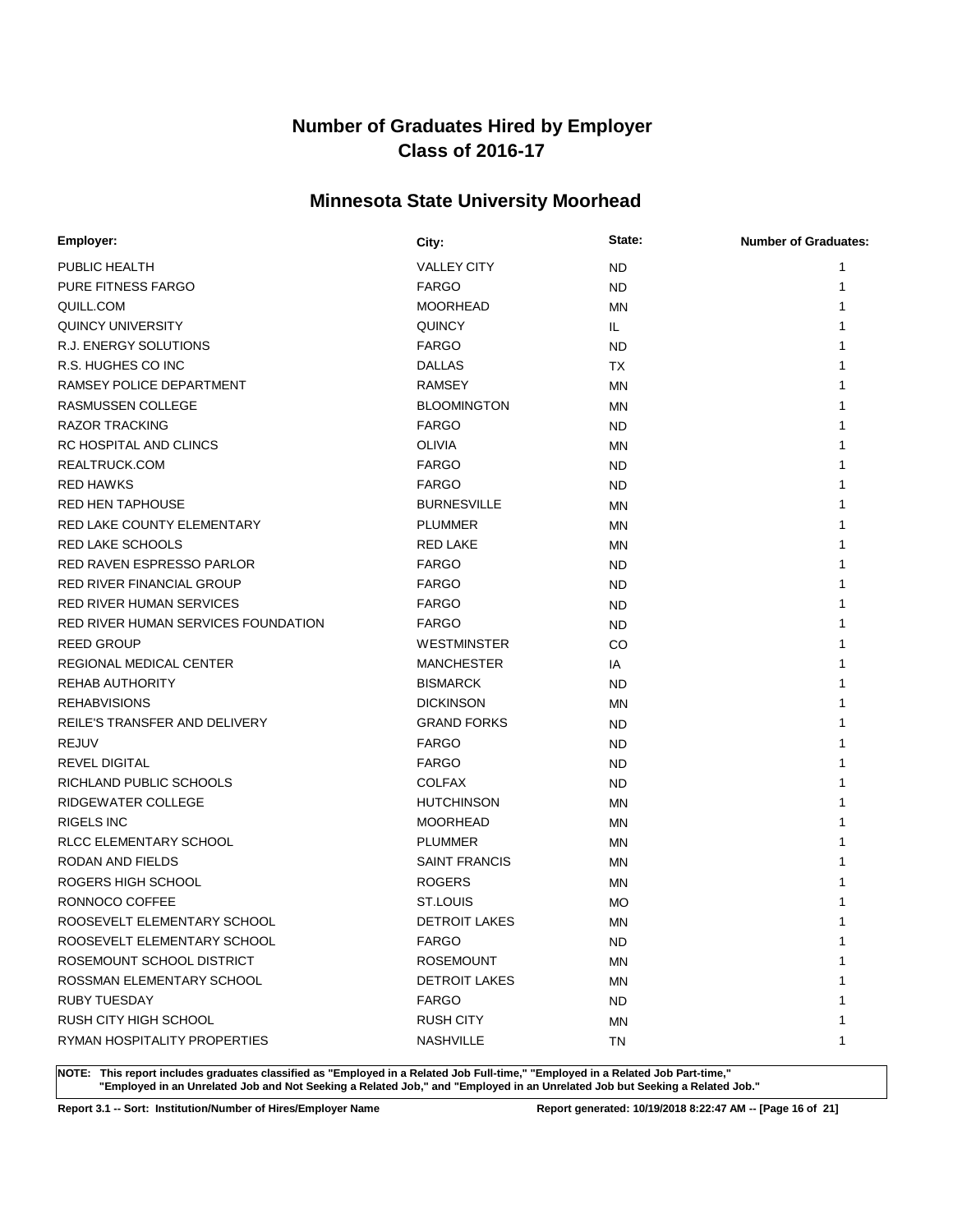# **Minnesota State University Moorhead**

| Employer:                              | City:                | State:    | <b>Number of Graduates:</b> |
|----------------------------------------|----------------------|-----------|-----------------------------|
| <b>SAMS CLUB</b>                       | <b>FARGO</b>         | <b>ND</b> | 1                           |
| SANFORD HEALTH                         | <b>BEMIDJI</b>       | <b>MN</b> | 1                           |
| SANFORD HEALTH                         | <b>GRAND FORKS</b>   | <b>ND</b> |                             |
| SANFORD HEALTH                         | <b>WEST FARGO</b>    | <b>ND</b> |                             |
| SAUK RAPIDS-RICE PUBLIC SCHOOLS        | <b>SAUK RAPIDS</b>   | <b>MN</b> |                             |
| <b>SCHEELS</b>                         | <b>DES MOINES</b>    | IA        |                             |
| <b>SCHEELS</b>                         | <b>FARGO</b>         | <b>ND</b> |                             |
| SCHEELS HOME AND HARDWARE              | <b>FARGO</b>         | ND.       |                             |
| <b>SCHNEPF'S RESTAURANT</b>            | <b>GOLDEN</b>        | <b>CO</b> |                             |
| <b>SCHOOL DISTRICT 279</b>             | <b>OSSEO</b>         | <b>MN</b> |                             |
| SCHOOL DISTRICT OF SUPERIOR            | <b>SUPERIOR</b>      | WI        |                             |
| SCHRODINGER INC.                       | <b>PORTLAND</b>      | OR.       |                             |
| SCIENCE MUSEUM OF MINNESOTA            | <b>MINNEAPOLIS</b>   | MN        |                             |
| <b>SDSU PRT</b>                        | <b>BROOKINGS</b>     | SD        |                             |
| SEBEKA SCHOOL                          | <b>SEBEKA</b>        | ΜN        |                             |
| <b>SEHSC</b>                           | <b>FARGO</b>         | <b>ND</b> | 1                           |
| <b>SELF</b>                            | <b>NEPAL</b>         |           |                             |
| <b>SELF EMPLOYED</b>                   | <b>TOKYO</b>         |           | 1                           |
| <b>SELF EMPLOYED</b>                   | <b>COKATO</b>        | ΜN        |                             |
| <b>SELF EMPLOYED</b>                   | <b>FAIRMONT</b>      | <b>MN</b> | 1                           |
| <b>SELF EMPLOYED</b>                   | <b>RAPID CITY</b>    | <b>SD</b> | 1                           |
| <b>SELF EMPOYED</b>                    | <b>TWIN CITIES</b>   | <b>MN</b> | 1                           |
| SELF/FREELANCE                         |                      |           | 1                           |
| SENDCAA HEAD START                     | <b>FARGO</b>         | <b>ND</b> | 1                           |
| SERENDIPITOUS FILMS AND VIDEO          | <b>FORT WORTH</b>    | TX        |                             |
| SERENITY ASSISTED LIVING               | <b>DILWORTH</b>      | <b>MN</b> |                             |
| SEVERSON, WOGSLAND, & LIBBI            | <b>FARGO</b>         | <b>ND</b> |                             |
| SHANGRI-LA NEPAL TREK P. LTD           | KATHMANDU            |           |                             |
| <b>SHERWIN WILLIAMS</b>                | <b>FARGO</b>         | <b>ND</b> | 1                           |
| SHEYENNE HIGH SCHOOL                   | <b>WEST FARGO</b>    | <b>ND</b> |                             |
| SHEYENNE VALLEY SPECIAL EDUCATION UNIT | <b>VALLEY CITY</b>   | <b>ND</b> |                             |
| <b>SHOTGUN SALLY'S</b>                 | <b>FARGO</b>         | <b>ND</b> |                             |
| <b>SKYWAY THEATRE</b>                  | <b>MINNEAPOLIS</b>   | MN        |                             |
| SLEEPY EYE PUBLIC SCHOOLS              | SLEEPY EYE           | ΜN        | 1                           |
| SMALL WONDERS PRESCHOOL AND CHILD CARE | <b>FARGO</b>         | ND.       | 1                           |
| SMITH & STREGE LTD.                    | <b>WAHPETON</b>      | <b>ND</b> | 1                           |
| SOLUTIONS BEHAVIORAL HEALTHCARE        | <b>FARGO</b>         | ND.       | 1                           |
| SOUTH CENTRAL COLLEGE                  | <b>NORTH MANKATO</b> | ΜN        | 1                           |
| SOUTH MIDDLE SCHOOL                    | <b>GRAND FORKS</b>   | ND.       | 1                           |
| SOUTH PRAIRIE SCHOOL DISTRICT          | <b>MINOT</b>         | ND.       | 1                           |

**NOTE: This report includes graduates classified as "Employed in a Related Job Full-time," "Employed in a Related Job Part-time," "Employed in an Unrelated Job and Not Seeking a Related Job," and "Employed in an Unrelated Job but Seeking a Related Job."**

**Report 3.1 -- Sort: Institution/Number of Hires/Employer Name Report generated: 10/19/2018 8:22:47 AM -- [Page 17 of 21]**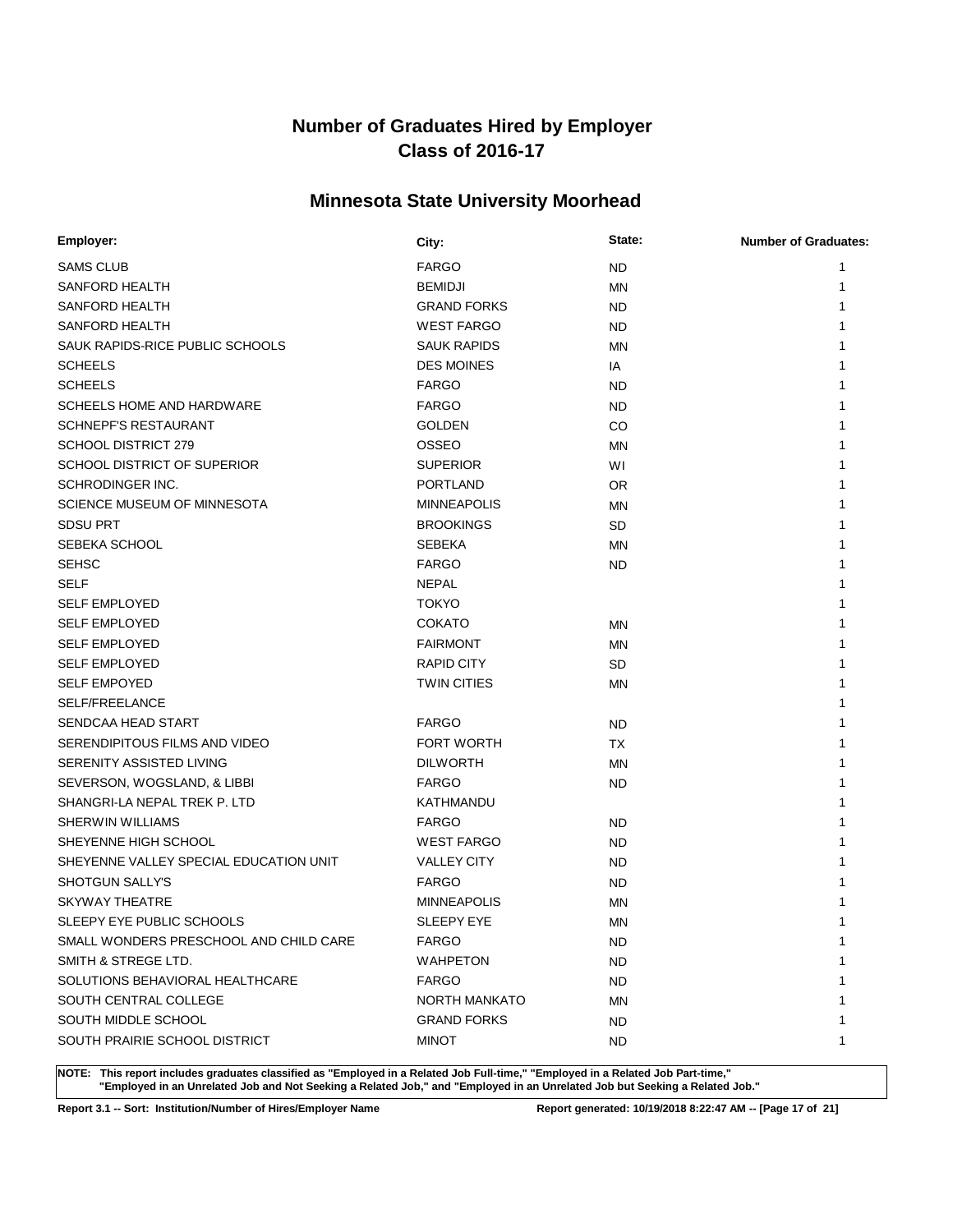# **Minnesota State University Moorhead**

| Employer:                                | City:                   | State:    | <b>Number of Graduates:</b> |
|------------------------------------------|-------------------------|-----------|-----------------------------|
| SOUTH VALLEY MULTI DISTRICT SPECIAL ED   | <b>HANKINSON</b>        | <b>ND</b> | 1                           |
| <b>SPECTRALYTICS</b>                     | <b>DASSEL</b>           | <b>MN</b> | 1                           |
| <b>SPICY PIE</b>                         | <b>FARGO</b>            | <b>ND</b> |                             |
| <b>SPICY PIE PIZZA</b>                   | <b>FARGO</b>            | <b>ND</b> |                             |
| SPRING LAKE PARK SCHOOLS                 | <b>SPRING LAKE PARK</b> | <b>MN</b> |                             |
| ST CLOUD TECHNICAL AND COMMUNITY COLLEGE | <b>ST CLOUD</b>         | <b>MN</b> |                             |
| ST ELIZABETH ANN SETON CATHOLIC SCHOOL   | <b>HASTINGS</b>         | <b>MN</b> |                             |
| ST JAMES HIGH SCHOOL                     | <b>ST JAMES</b>         | <b>MN</b> |                             |
| ST JOE'S                                 | <b>MOORHEAD</b>         | <b>MN</b> |                             |
| ST MARY'S CATHOLIC SCHOOL                | <b>MORRIS</b>           | <b>MN</b> |                             |
| ST PAUL POLICE DEPARTMENT                | <b>ST PAUL</b>          | <b>MN</b> |                             |
| ST. ANTHONY PUBLIC SCHOOLS               | ST. ANTHONY             | <b>MN</b> |                             |
| ST. JOE'S SCHOOL                         | <b>MOORHEAD</b>         | MN        |                             |
| ST. JOSEPH'S PUBLIC SCHOOL               | <b>MOORHEAD</b>         | <b>MN</b> |                             |
| STAGECOACH PRODUCTIONS                   | <b>ROCHESTER</b>        | MN        |                             |
| STAR OF THE NORTH ACADEMY                | <b>EAST BETHEL</b>      | <b>MN</b> |                             |
| <b>STARBUCKS</b>                         | <b>TWIN CITIES</b>      | MN        |                             |
| <b>STARBUCKS</b>                         | <b>FARGO</b>            | <b>ND</b> | 1                           |
| <b>STATE FARM</b>                        | <b>MINNEAPOLIS</b>      | MN        |                             |
| <b>STATE FARM</b>                        | <b>WEST FARGO</b>       | ND.       | 1                           |
| STATE OF MINNESOTA                       | <b>MOORHEAD</b>         | <b>MN</b> | 1                           |
| STATE OF MINNESOTA                       | ST. PETER               | <b>MN</b> | 1                           |
| STELLHER HUMAN SERVICES                  | <b>DEER CREEK</b>       | <b>MN</b> |                             |
| STEWARTVILLE PUBLIC SCHOOL               | <b>STEWARTVILLE</b>     | <b>MN</b> | 1                           |
| STILLWATER MEDICAL GROUP                 | <b>STILLWATER</b>       | <b>MN</b> |                             |
| STUDENTS UNITED MSUSA                    | <b>ST PAUL</b>          | <b>MN</b> |                             |
| STUMBEANO'S COFFEE BAR                   | <b>FARGO</b>            | <b>ND</b> |                             |
| <b>SUBWAY</b>                            | <b>ELLISWORTH</b>       | MI        |                             |
| SUNRISE SENIOR LIVING                    | <b>MINNEAPOLIS</b>      | <b>MN</b> | 1                           |
| SUNSHINE VALLEY CHILDCARE                | <b>GOLDEN VALLEY</b>    | <b>MN</b> |                             |
| <b>SUNTRUST</b>                          | <b>BRENTWOOD</b>        | TN        |                             |
| SUZHOU SINGAPORE INTERNATIONAL SCHOOL    | <b>SUZHOU</b>           | JI        |                             |
| SW&L                                     | <b>FARGO</b>            | <b>ND</b> |                             |
| SWAN MACHINE                             | PERHAM                  | <b>MN</b> | 1                           |
| SWANSON                                  | <b>FARGO</b>            | ND.       | 1                           |
| <b>SWOLE</b>                             | <b>FARGO</b>            | <b>ND</b> | 1                           |
| <b>TAILORED HEALTHCARE</b>               | <b>CLEVELAND</b>        | OH        | 1                           |
| TAILWIND VOICE AND DATA                  | PLYMOUTH                | ΜN        |                             |
| <b>TARGET</b>                            | <b>MINNEAPOLIS</b>      | ΜN        | 1                           |
| <b>TARGET</b>                            | <b>MOORHEAD</b>         | MN        | 1                           |

**NOTE: This report includes graduates classified as "Employed in a Related Job Full-time," "Employed in a Related Job Part-time," "Employed in an Unrelated Job and Not Seeking a Related Job," and "Employed in an Unrelated Job but Seeking a Related Job."**

**Report 3.1 -- Sort: Institution/Number of Hires/Employer Name Report generated: 10/19/2018 8:22:47 AM -- [Page 18 of 21]**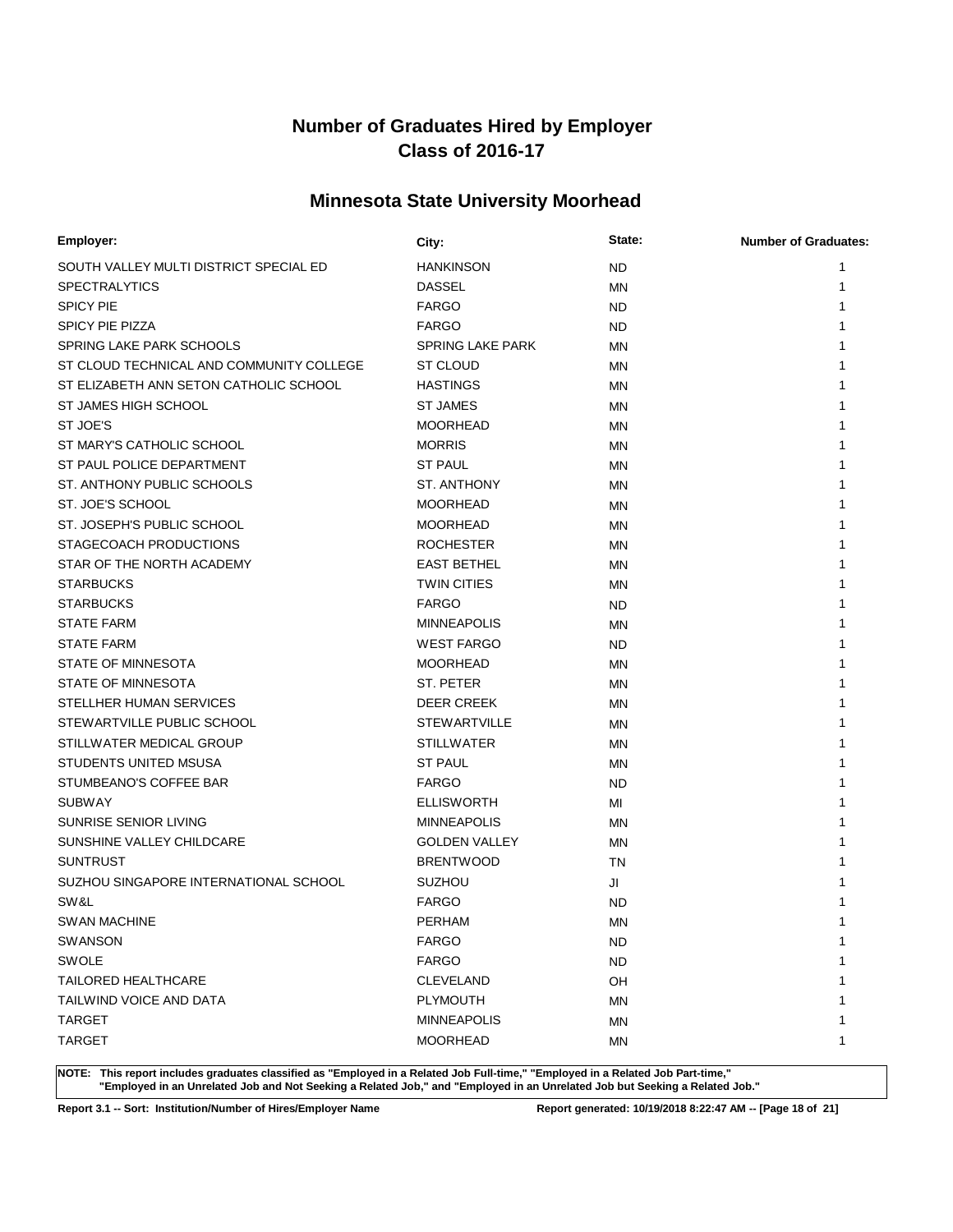# **Minnesota State University Moorhead**

| Employer:                                | City:               | State:    | <b>Number of Graduates:</b> |
|------------------------------------------|---------------------|-----------|-----------------------------|
| <b>TARGET</b>                            | <b>RICHFIELD</b>    | ΜN        |                             |
| <b>TARGET</b>                            | <b>ST PAUL</b>      | <b>MN</b> |                             |
| <b>TARRANT REHABILITATION SERVICES</b>   | <b>MINNEAPOLIS</b>  | <b>MN</b> |                             |
| TAX PROS CPA ADVISORS                    | <b>FARGO</b>        | <b>ND</b> |                             |
| <b>TCU HIGH SCHOOL</b>                   | <b>MONTGOMERY</b>   | <b>MN</b> |                             |
| <b>TDS</b>                               | <b>MONTICELLO</b>   | <b>MN</b> |                             |
| <b>TECTA AMERICA DAKOTAS</b>             | <b>FARGO</b>        | <b>ND</b> |                             |
| TERRA GENERAL CONTRACTORS                | <b>ROGERS</b>       | <b>MN</b> |                             |
| <b>TESCO MALAYSIA</b>                    |                     |           |                             |
| THE BANK OF TAMPA                        | TAMPA BAY           | FL.       |                             |
| THE EMILY PROGRAM                        | <b>TWIN CITIES</b>  | <b>MN</b> |                             |
| THE FEDERATED CHURCH                     | <b>FARGO</b>        | <b>ND</b> |                             |
| THE HARVEST NETWORK OF SCHOOLS           | <b>MINNEAPOLIS</b>  | MN        |                             |
| THE MOTHER BABY CENTER                   | <b>MINNEAPOLIS</b>  | <b>MN</b> |                             |
| THE NATIONAL THEATRE FOR CHILDREN        | <b>MINNEAPOLIS</b>  | MN        |                             |
| THE PACKARD COMPANIES                    | <b>SAN DIEGO</b>    | СA        |                             |
| THE SANCTUARY EVENTS CENTER              | <b>FARGO</b>        | <b>ND</b> |                             |
| THE VILLAGE FSC                          | <b>MOORHEAD</b>     | MN        |                             |
| THERAPY SERVICES WITH SHELLEY            | <b>MOORHEAD</b>     | MN        |                             |
| <b>THOMSEN HOMES</b>                     | <b>FARGO</b>        | <b>ND</b> |                             |
| THRIVE BEHAVIORAL NETWORK LLC-MILESTONES | ALEXANDRIA          | MN        |                             |
| <b>TRACY &amp; SONS CONSTRUCTION</b>     | <b>FAIRMOUNT</b>    | <b>ND</b> |                             |
| TRAVERSE BAY AREA SCHOOL DISTRICT        | <b>TRAVERSE BAY</b> | <b>MN</b> |                             |
| TSD ELEMENTARY SCHOOL                    | TROY.               | MI        |                             |
| U.S. BANK                                | <b>MINNEAPOLIS</b>  | ΜN        |                             |
| ULEN HITTERDAL PUBLIC SCHOOLS            | ULEN                | MN        |                             |
| UNASHAMED IMPACT                         | <b>DALLAS</b>       | ТX        |                             |
| UNDERWOOD HIGH SCHOOL                    | <b>UNDERWOOD</b>    | <b>MN</b> |                             |
| UNISYS FEDERAL CREDIT UNION              | <b>FARGO</b>        | <b>ND</b> |                             |
| UNITED BLOOD SERVICE                     | <b>FARGO</b>        | <b>ND</b> |                             |
| UNITED HEALTH GROUP                      | <b>MINNEAPOLIS</b>  | <b>MN</b> |                             |
| UNITED STATES ARMY                       |                     |           |                             |
| UNITED STATES NAVY                       | N/A                 |           |                             |
| UNIVERSAL HEALTH SERVICES                | <b>FARGO</b>        | <b>ND</b> | 1                           |
| UNIVERSITY OF MINNESOTA MORRIS           | <b>MORRIS</b>       | MN        | 1                           |
| UNIVERSITY OF MINNESOTA-TWIN CITIES      | <b>MINNEAPOLIS</b>  | <b>MN</b> |                             |
| UNIVERSITY OF NEW MEXICO                 | ALBUQUERQUE         | <b>NM</b> |                             |
| UNIVERSITY OF WISCONSIN SMPH             | <b>MADISON</b>      | WI        |                             |
| UPSALA AREA SCHOOLS                      | <b>UPSALA</b>       | MN        |                             |
| <b>US BANCORP</b>                        | ST CLOUD            | MN        | 1                           |

**NOTE: This report includes graduates classified as "Employed in a Related Job Full-time," "Employed in a Related Job Part-time," "Employed in an Unrelated Job and Not Seeking a Related Job," and "Employed in an Unrelated Job but Seeking a Related Job."**

**Report 3.1 -- Sort: Institution/Number of Hires/Employer Name Report generated: 10/19/2018 8:22:47 AM -- [Page 19 of 21]**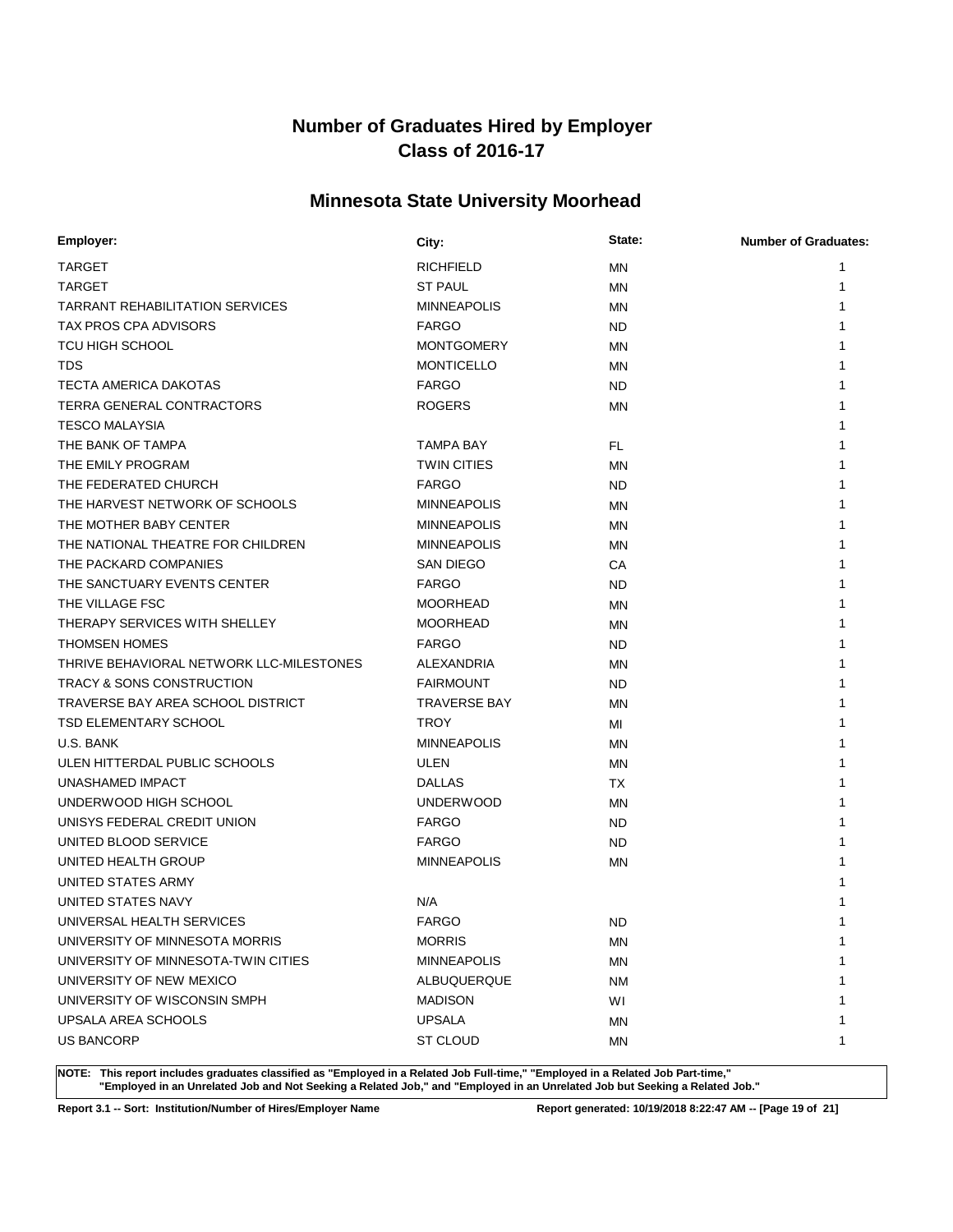# **Minnesota State University Moorhead**

| Employer:                              | City:               | State:    | <b>Number of Graduates:</b> |
|----------------------------------------|---------------------|-----------|-----------------------------|
| <b>US BANK</b>                         | <b>RICHFIELD</b>    | <b>MN</b> |                             |
| <b>USAF</b>                            | <b>MINNEAPOLIS</b>  | MN        | 1                           |
| <b>USPS</b>                            | <b>FARGO</b>        | <b>ND</b> |                             |
| <b>VALLEY NEWS LIVE</b>                | <b>FARGO</b>        | <b>ND</b> |                             |
| <b>VALLEY SENIOR SERVICES</b>          | <b>FARGO</b>        | <b>ND</b> |                             |
| <b>VERIZON WIRELESS</b>                | AMES                | IA        |                             |
| <b>VERNDALE ELEMENTARY SCHOOL</b>      | VERNDALE            | <b>MN</b> |                             |
| <b>VERNDALE SCHOOL DISTRICT</b>        | VERNDALE            | <b>MN</b> |                             |
| <b>VICTORIA'S SECRET</b>               | <b>FARGO</b>        | <b>ND</b> |                             |
| VICTRA (Z WIRELESS)                    | <b>ST PAUL</b>      | MN        |                             |
| <b>VILLAGE AUTOMOTIVE GROUP</b>        | WAYZATA             | MN        |                             |
| <b>VITAL FIT CLUB</b>                  | ALEXANDRIA          | <b>MN</b> |                             |
| <b>VOCATIONAL TRAINING CENTER</b>      | <b>FARGO</b>        | <b>ND</b> |                             |
| WADENA COUNTY PUBLIC HEALTH            | WADENA              | ΜN        |                             |
| WADENA-DEER CREEK PUBLIC SCHOOLS       | WADENA              | MN        |                             |
| <b>WAGNER SPRAYTECH</b>                | <b>PLYMOUTH</b>     | MN        |                             |
| <b>WAHPETON ELEMENTARY</b>             | <b>WAHPETON</b>     | <b>ND</b> |                             |
| WAHPETON PUBLIC SCHOOL DISTRICT        | <b>WAHPETON</b>     | <b>ND</b> |                             |
| <b>WALGREEN'S</b>                      | <b>MOORHEAD</b>     | MN        |                             |
| <b>WALGREENS BOOTS ALLIANCE</b>        | <b>NOTTINGHAM</b>   |           |                             |
| WALSER AUTOMOTIVE GROUP                | <b>COON RAPIDS</b>  | ΜN        |                             |
| WANZEK CONSTRUCTION INC                | <b>FARGO</b>        | <b>ND</b> |                             |
| WAO HIGH SCHOOL                        | <b>WARREN</b>       | MN        |                             |
| WATERTOWN SCHOOL DISTRICT              | WATERTOWN           | <b>SD</b> |                             |
| WATERTOWN-MAYER ELEMENTARY SCHOOL      | <b>WATERTOWN</b>    | ΜN        |                             |
| <b>WDAY TV NEWS</b>                    | <b>FARGO</b>        | <b>ND</b> |                             |
| <b>WELLS FARGO BANK</b>                | <b>FARGO</b>        | <b>ND</b> |                             |
| <b>WELLS TECHNOLOGY</b>                | <b>BEMIDJI</b>      | <b>MN</b> |                             |
| WEST CENTRAL JUVENILE DETENTION CENTER | <b>MOORHEAD</b>     | MN        |                             |
| WEST CENTRAL REGIONAL JUVENILE CENTER  | <b>MOORHEAD</b>     | MN        |                             |
| WEST FARGO PUBLIC SCHOOLS              | <b>FARGO</b>        | <b>ND</b> |                             |
| WESTONKA PUBLIC SCHOOL DISTRICT        | <b>MOUND</b>        | MN        |                             |
| WEX                                    | <b>FARGO</b>        | <b>ND</b> |                             |
| <b>WEX HEALTH</b>                      | <b>FARGO</b>        | <b>ND</b> | 1                           |
| <b>WEX HEALTH</b>                      | <b>WEST FARGO</b>   | <b>ND</b> | 1                           |
| WHEELER MCCARTNEY P.C.                 | <b>FARGO</b>        | <b>ND</b> |                             |
| WHITE EARTH OTC                        | <b>OGEMA</b>        | ΜN        |                             |
| <b>WILLAMETTE UNIVERSITY</b>           | SALEM               | OR.       |                             |
| WILLOW RIVER AREA SCHOOL               | <b>WILLOW RIVER</b> | ΜN        |                             |
| WIMMER COMMUNITIES                     | <b>MILWAUKEE</b>    | WI        | 1                           |

**NOTE: This report includes graduates classified as "Employed in a Related Job Full-time," "Employed in a Related Job Part-time," "Employed in an Unrelated Job and Not Seeking a Related Job," and "Employed in an Unrelated Job but Seeking a Related Job."**

**Report 3.1 -- Sort: Institution/Number of Hires/Employer Name Report generated: 10/19/2018 8:22:48 AM -- [Page 20 of 21]**